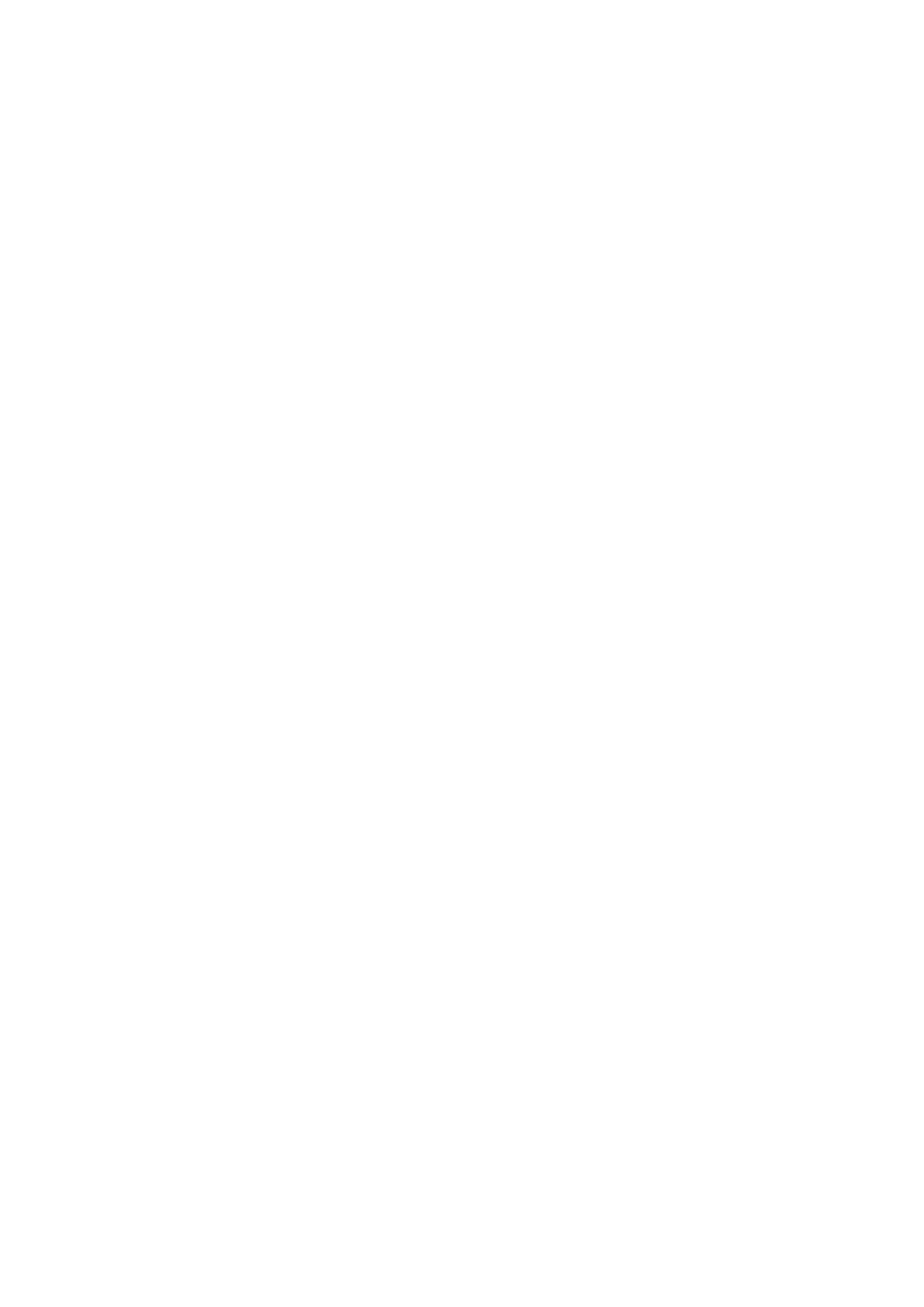



Ellan Vannin

## **LICENSING AND REGIST RATION OF VEHICLES ACT**

## **Index**

| <b>Section</b> |                                                                |    |
|----------------|----------------------------------------------------------------|----|
|                | Duty on, and licensing of, vehicles                            | 5  |
| 1              |                                                                |    |
| $\overline{2}$ |                                                                |    |
| 3              |                                                                |    |
| 3A             |                                                                |    |
| 4              |                                                                |    |
| 5              |                                                                |    |
| 6              |                                                                |    |
| 7              |                                                                |    |
| 8              |                                                                |    |
| 9              |                                                                |    |
| 10             |                                                                |    |
|                | Registration and registration marks, etc.                      | 11 |
| 11             |                                                                |    |
| 12             |                                                                |    |
| 12A            |                                                                |    |
| 13             |                                                                |    |
|                | Miscellaneous and supplementary provisions                     | 14 |
| 14             | Forgery, false information and offences against regulations 14 |    |
| 14A            |                                                                |    |
| 15             |                                                                |    |
| 16             |                                                                |    |
| 17             |                                                                |    |
| 18             |                                                                |    |
| 19             |                                                                |    |
| 20             |                                                                |    |
| 21             |                                                                |    |
| 22             |                                                                |    |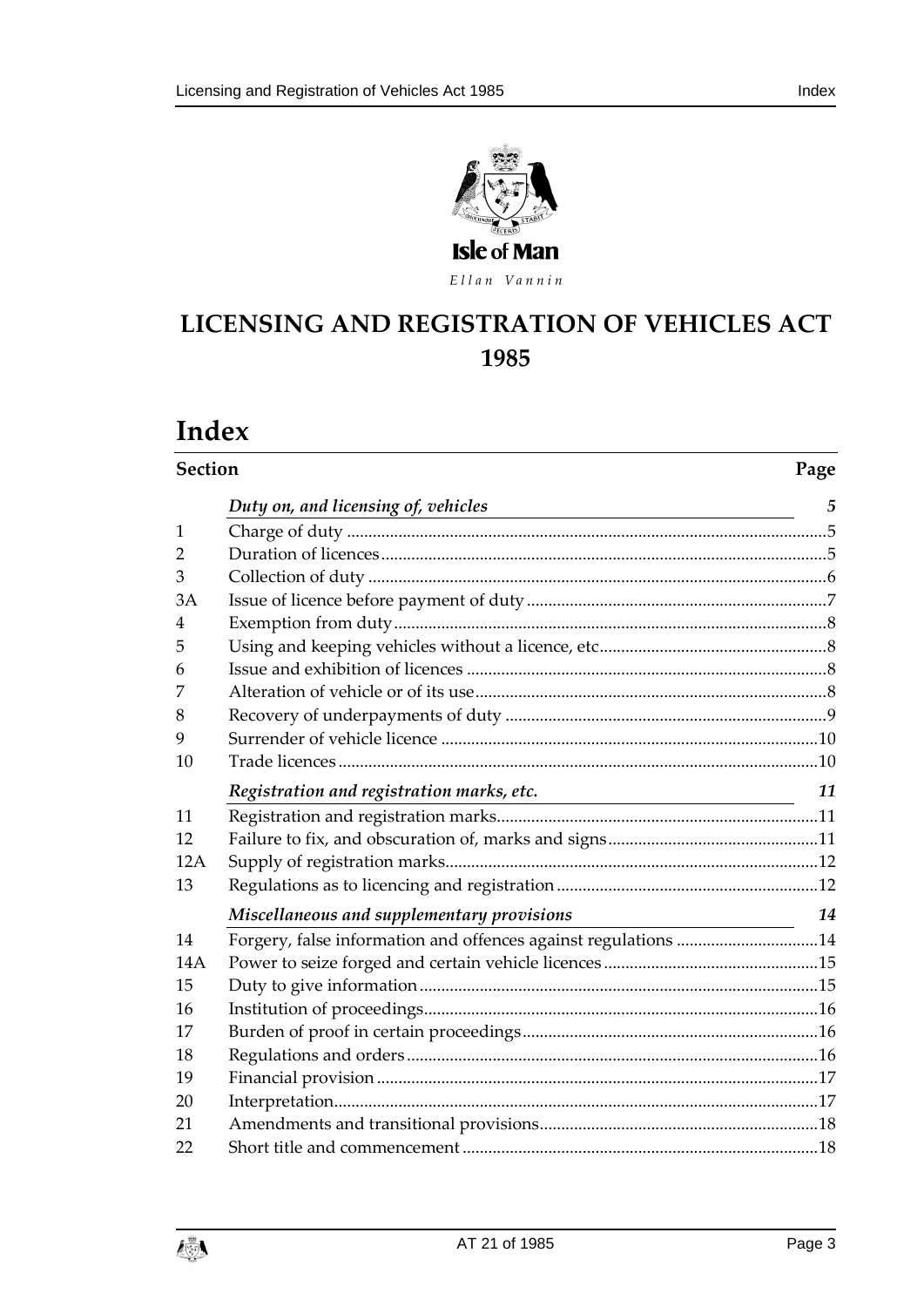| <b>SCHEDULE 1</b>                     | 19 |
|---------------------------------------|----|
| <b>EXEMPTIONS FROM VEHICLE DUTY</b>   | 19 |
| <b>Trade licences</b>                 | 22 |
| <b>SCHEDULE 2</b>                     | 22 |
| <b>TRANSITIONAL PROVISIONS</b>        | 22 |
| <b>SCHEDULE 3</b>                     | 23 |
| <b>AMENDMENT OF ENACTMENTS</b>        | 23 |
| <b>SCHEDULE 4</b>                     | 23 |
| <b>ENDNOTES</b>                       | 25 |
| <b>TABLE OF LEGISLATION HISTORY</b>   | 25 |
| <b>TABLE OF RENUMBERED PROVISIONS</b> | 25 |
| <b>TABLE OF ENDNOTE REFERENCES</b>    | 25 |

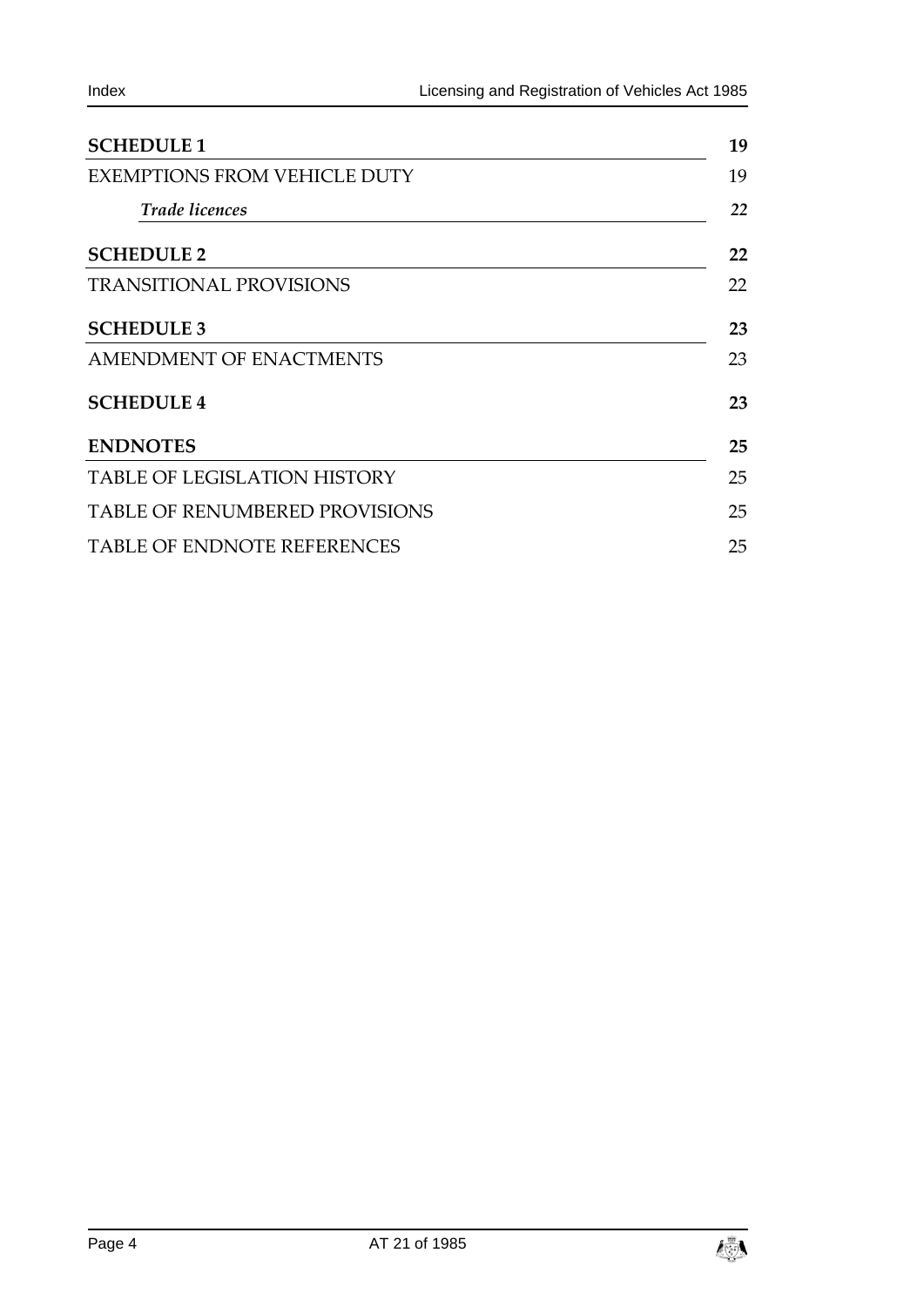

Ellan Vannin

## **LICENSING AND REGIST RATION OF VEHICLES ACT 1985**

*Received Royal Assent: 29 July 1985 Passed: 15 October 1985 Commenced: See endnotes*

**AN ACT** to consolidate with amendments the enactments relating to the licensing and registration of mechanically propelled vehicles and trailers; and for connected purposes.

#### **GENERAL NOTES:**

<span id="page-4-0"></span>The maximum fines in this Act are as increased by the *Fines Act 1986* and by the *Criminal Justice (Penalties, Etc.) Act 1993* s 1.

*Duty on, and licensing of, vehicles*

## <span id="page-4-1"></span>**1 Charge of duty**

- (1) Subject to the provisions of this Act, a vehicle duty shall be charged in respect of every vehicle (as defined in section 20) used or kept on any public road in the Island and shall be paid upon a licence (in this Act called a "**vehicle licence**") to be taken out by the person keeping the vehicle.
- (2) The vehicle duty chargeable in respect of a vehicle of any description shall be chargeable at the rate prescribed in relation to vehicles of that description by order made by the Department of Infrastructure (in this Act referred to as "**the Department**") for the purposes of this section.**<sup>1</sup>**
- (3) Nothing in this section shall make lawful the keeping of a vehicle, for any period, in any manner or at any place, if to do so would be unlawful apart from this section.

## <span id="page-4-2"></span>**2 Duration of licences**

(1) Subject to subsections (2) to (4), a vehicle licence may be taken out for any period of 12 months running from either the date on which it is issued or the date on which it is stated to have effect.**2**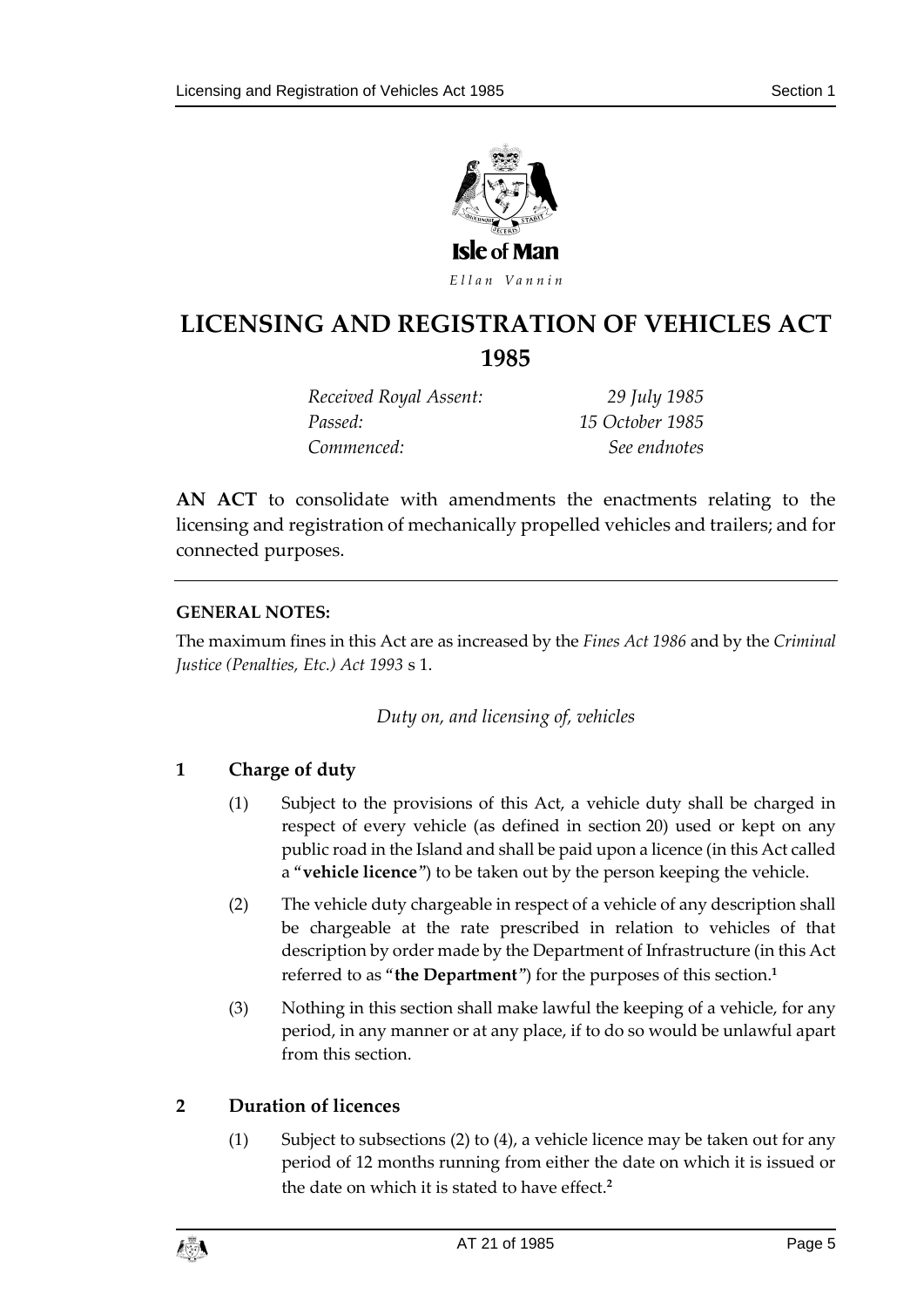- (2) An order under section 1 may provide that vehicle licences may be taken out for such period less than 12 months as may be specified in the order, being a period of a fixed number of months running from the date on which the licence first has effect.**<sup>3</sup>**
- (3) The rate of duty on any vehicle licence taken out for a period other than one of 12 months shall be such as to bear to the annual rate of duty applicable to that vehicle no less proportion than the period for which the licence is taken out bears to a year.
- (4) Provision under subsection (2) may be made so as to apply only to vehicles of specified descriptions, and different provision may be made for vehicles of different descriptions or for different circumstances.

## <span id="page-5-0"></span>**3 Collection of duty**

- (1) Vehicle duty shall be levied by the Department.**<sup>4</sup>**
- (2) Vehicle licences shall be issued at such convenient places throughout the Island as may be appointed by the Department, and by such persons and for such districts as the Department may direct.**<sup>5</sup>**
- (3) A register of vehicle licences issued shall be kept by the person authorised to issue the same, in which register shall be entered the date of issue, and the name, description and place of residence of the person to whom any licence is issued; and the register shall be prima facie evidence of the matters therein stated and that no licences other than those entered in such register have been issued.
- (4) Each person authorised to issue vehicle licences shall forward his register of licences and furnish such copies thereof, and account for and pay to the Department the duties in respect of the licences issued, at such times as may be appointed by the Department.**<sup>6</sup>**
- (5) Every such person shall for the purposes of this Act be deemed to be an officer employed by the Department.**<sup>7</sup>**
- (6) If a vehicle licence is issued in respect of a vehicle on payment by cheque of the duty under section 1, and the cheque is dishonoured, the licence shall be void.
- (7) The Department may, by notice in writing to the person to whom was issued a licence which is void under subsection (6), require him within 7 days of service of the notice to surrender the licence to the Department, and a person failing to comply with such a requirement shall be guilty of an offence and liable on summary conviction to a fine not exceeding £1,000.**8**

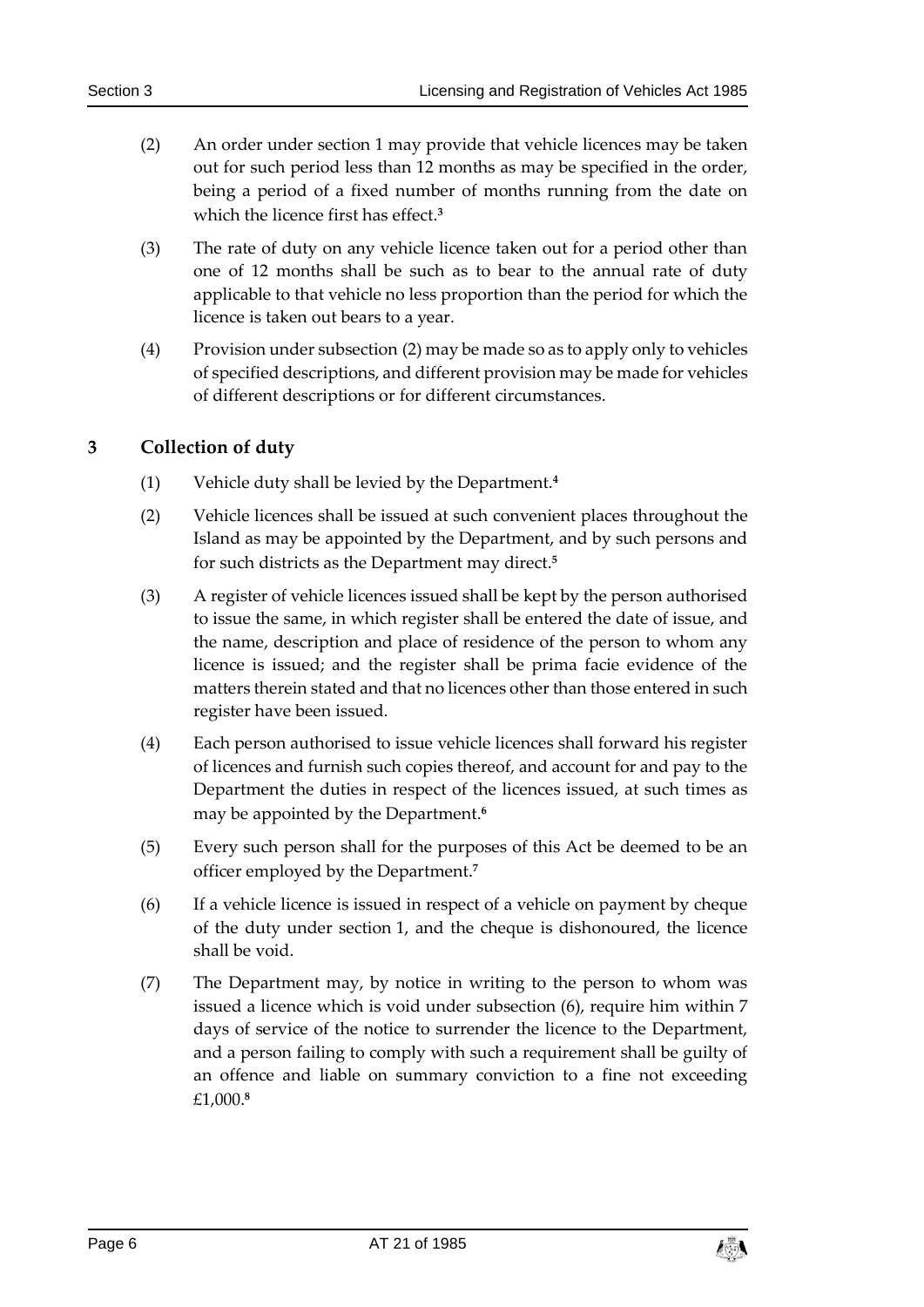#### <span id="page-6-0"></span>**3A Issue of licence before payment of duty**

- (1) The Department may issue a vehicle licence to a person who has agreed with the Department to pay the duty payable on the licence in a manner provided by the agreement.
- (2) In a case where—
	- (a) a vehicle licence is issued to a person in accordance with subsection  $(1)$ ;
	- (b) the duty payable on the licence is not received by the Department in accordance with the agreement; and
	- (c) the Department sends a notice to the person informing him that the licence is void as from the time when it was granted,

the licence shall be void as from the time when it was granted.

- (3) In a case where—
	- (a) paragraphs (a) and (b) of subsection (2) apply;
	- (b) the Department sends a notice to the person requiring him to secure that the duty payable on the licence is paid within such reasonable period as is specified in the notice;
	- (c) the requirement in the notice is not complied with; and
	- (d) the Department sends a further notice to the person informing him that the licence is void as from the time when it was granted,

the licence shall be void as from the time when it was granted.

- (4) But subsections (2) and (3) do not apply in a case where the agreement under subsection (1) provides for the duty payable to be paid by more than one instalment (and for this case see subsection (5)).
- (5) In a case where
	- (a) a vehicle licence is issued to a person in accordance with subsection  $(1);$
	- (b) the duty payable on the licence is not received by the Department in accordance with the agreement;
	- (c) the agreement provides for the duty payable to be paid by more than one instalment;
	- (d) the Department sends a notice to the person requiring the person to secure that the duty payable on the licence (both in respect of instalments that have fallen due and in respect of future instalments) is paid within the period specified in the notice;
	- (e) the requirement in the notice is not complied with; and
	- (f) the Department sends a further notice to the person informing that person that the licence is void from the time specified in the notice,

the licence is void from the time specified in the further notice.**9**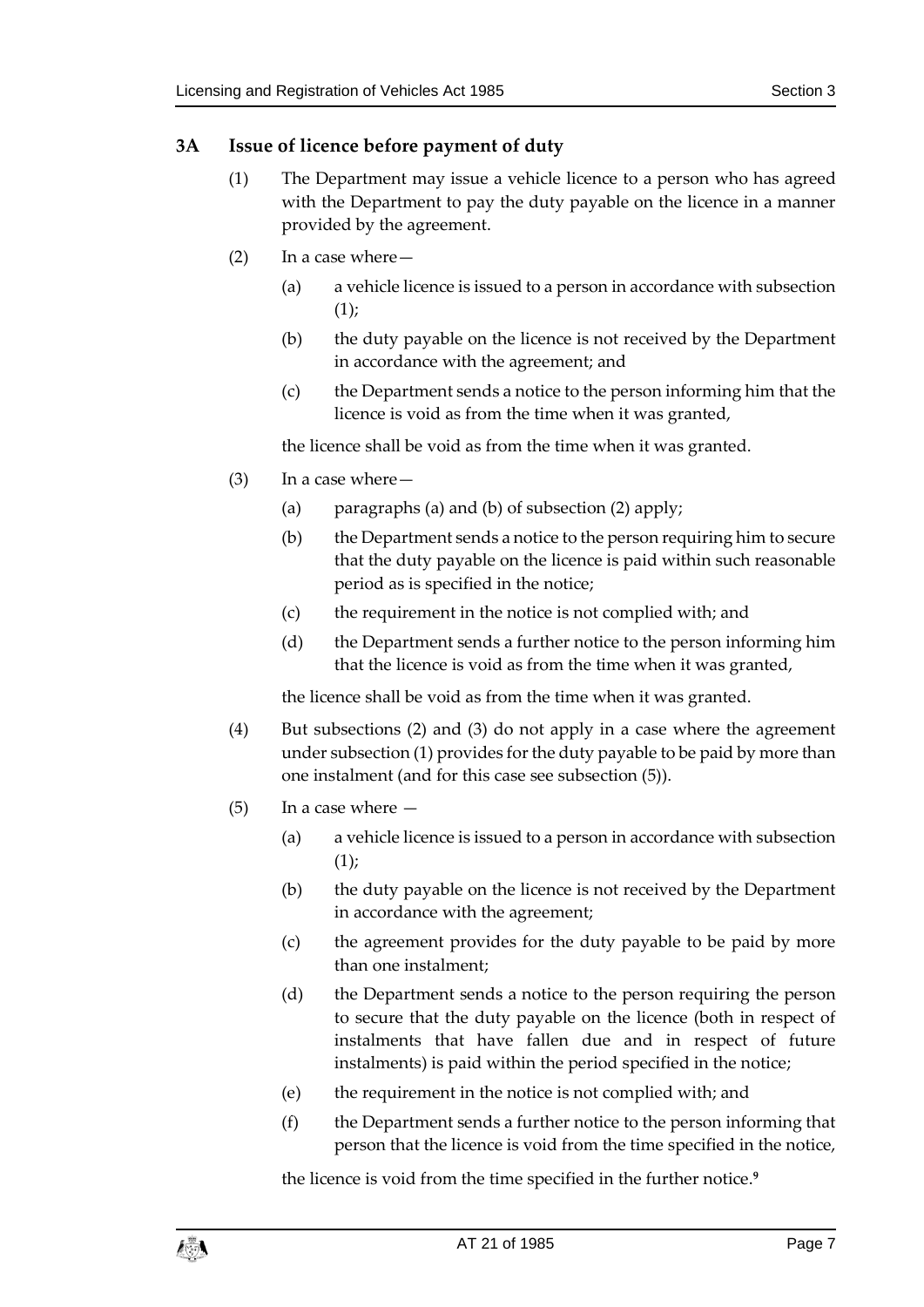#### <span id="page-7-0"></span>**4 Exemption from duty**

No vehicle duty shall be chargeable in respect of vehicles of any of the descriptions specified in Part I of Schedule 1, or vehicles kept or used in the circumstances specified in Part II of Schedule 1.

#### <span id="page-7-1"></span>**5 Using and keeping vehicles without a licence, etc**

- (1) If any person uses or keeps on a public road any vehicle for which a vehicle licence is not in force, not being a vehicle exempted from duty by virtue of any enactment (including any provision of this Act), he shall be guilty of an offence and liable on summary conviction to a fine not exceeding £1,000, or 3 times the amount of the vehicle duty chargeable in respect of the vehicle, whichever is the greater.
- (2) For the purposes of subsection (1) the amount of the vehicle duty chargeable in respect of any vehicle shall be taken to be an amount equal to the annual rate of duty applicable to the vehicle at the date on which the offence was committed.
- (3) Where a vehicle licence issued in respect of any vehicle limits the number of passengers which may be carried by that vehicle, any person who uses the same for carrying passengers in excess of that limit shall be guilty of an offence and liable on summary conviction to a fine not exceeding £1,000.

## <span id="page-7-2"></span>**6 Issue and exhibition of licences**

- (1) Every person applying for a vehicle licence shall make such a declaration and furnish such particulars with respect to the vehicle for which the licence is to be taken out or otherwise as may be prescribed.
- (2) Every vehicle licence shall be issued for the vehicle specified in the application for the licence and shall not entitle the person to whom it is issued to use or keep any other vehicle.
- (3) The Department shall not be required to issue any vehicle licence for which application is made unless they are satisfied that the licence applied for is the appropriate licence for the vehicle specified in the application.**<sup>10</sup>**
- (4) Subject to regulations, every vehicle licence issued for a vehicle shall be fixed to and exhibited on the vehicle in the prescribed manner.
- (5) Regulations may provide for the issue of new licences in the place of licences which may be lost or destroyed, and for the fees to be paid on the issue of a new licence.

## <span id="page-7-3"></span>**7 Alteration of vehicle or of its use**

(1) Subject to the provisions of this section, where a vehicle licence has been taken out for a vehicle and the vehicle is at any time while the licence is in

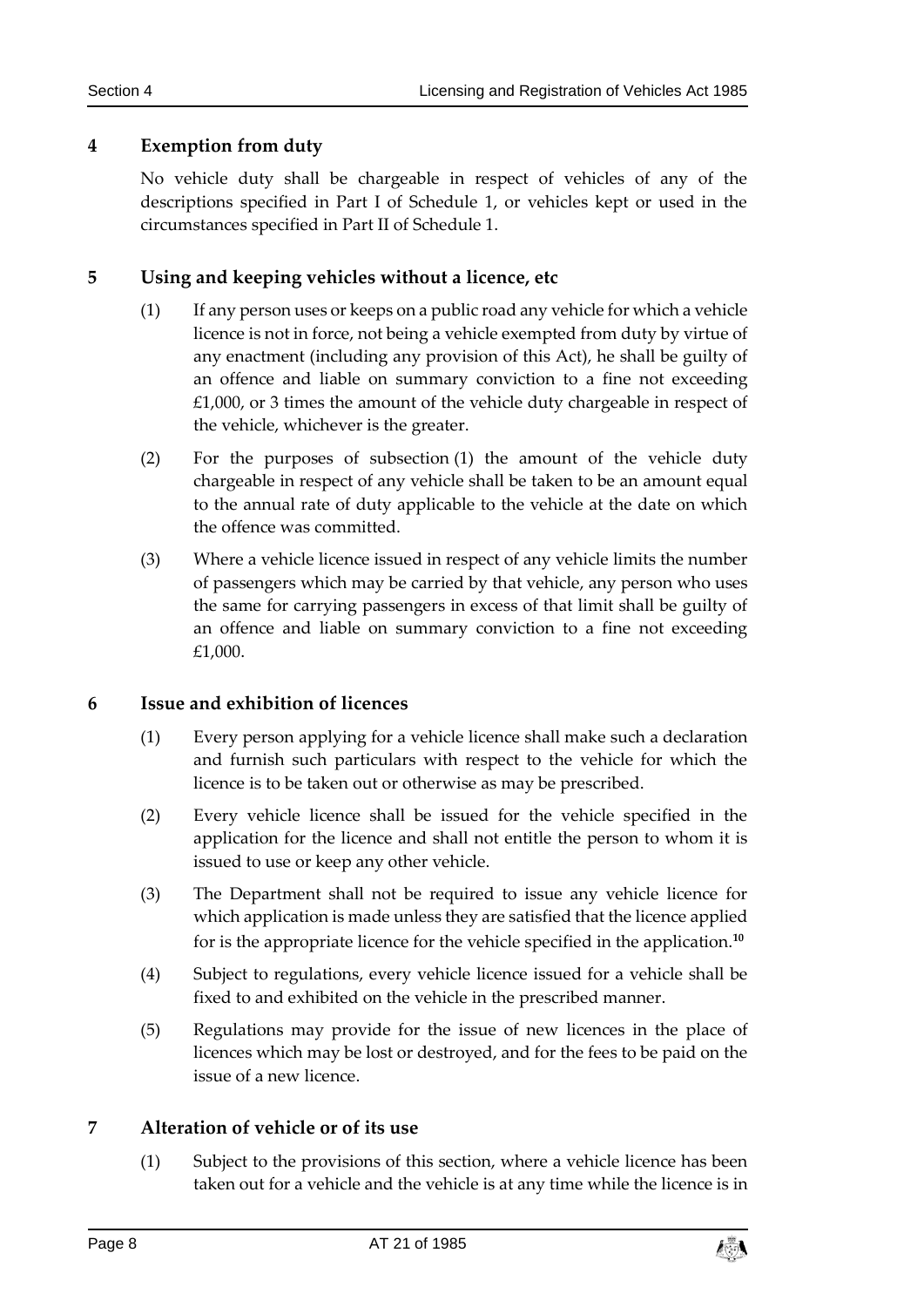force kept or used on a public road in an altered condition or in a manner or for a purpose which brings it within, or which if it were kept or used solely in that condition or in that manner or for that purpose would bring it within, a description of vehicle to which a higher rate of vehicle duty is applicable, vehicle duty at that higher rate shall become chargeable in respect of the licence for the vehicle.

- (2) Where duty at a higher rate becomes chargeable under subsection (1) in respect of any vehicle licence, the licence may be exchanged for a new licence, for the period beginning with the date on which the higher rate of duty becomes chargeable and expiring at the end of the period for which the original licence was issued, on payment of the appropriate proportion of the difference between: —
	- (a) the amount payable on the original licence; and
	- (b) the amount payable on a vehicle licence taken out for the period for which the original licence was issued but at a higher rate of duty, that amount being calculated, if that rate has been changed since the issue of the original licence, as if that rate had been in force at all material times at the level at which it is in force when it becomes chargeable.
- (3) For the purposes of subsection (2) the appropriate proportion is the proportion which the number of months in the period beginning when the higher rate of duty becomes chargeable and ending with the end of the period for which the original licence was issued bears to the number of months in the whole of the last-mentioned period, any incomplete month being treated as a whole month.
- (4) Where a vehicle licence has been taken out for a vehicle, and by reason of the vehicle being used as mentioned in subsection (1) a higher rate of vehicle duty becomes chargeable and duty at the higher rate was not paid before the vehicle was so used, the person so using the vehicle shall be guilty of an offence and shall be liable on summary conviction to a fine not exceeding £1,000.
- (5) Where a licence has been taken out for a vehicle of a certain description, vehicle duty at a higher rate applicable to vehicles of some other description shall not become chargeable in respect of the vehicle by reason of the vehicle being kept or used as mentioned in subsection (1), unless the vehicle as kept or used while the said licence is in force satisfies all the conditions which must be satisfied in order to bring the vehicle for the purpose of the charge of vehicle duty into the other description of vehicles.

## <span id="page-8-0"></span>**8 Recovery of underpayments of duty**

Where the amount of vehicle duty which has been paid on a vehicle licence for a vehicle is less than the amount payable on the licence appropriate to that vehicle,

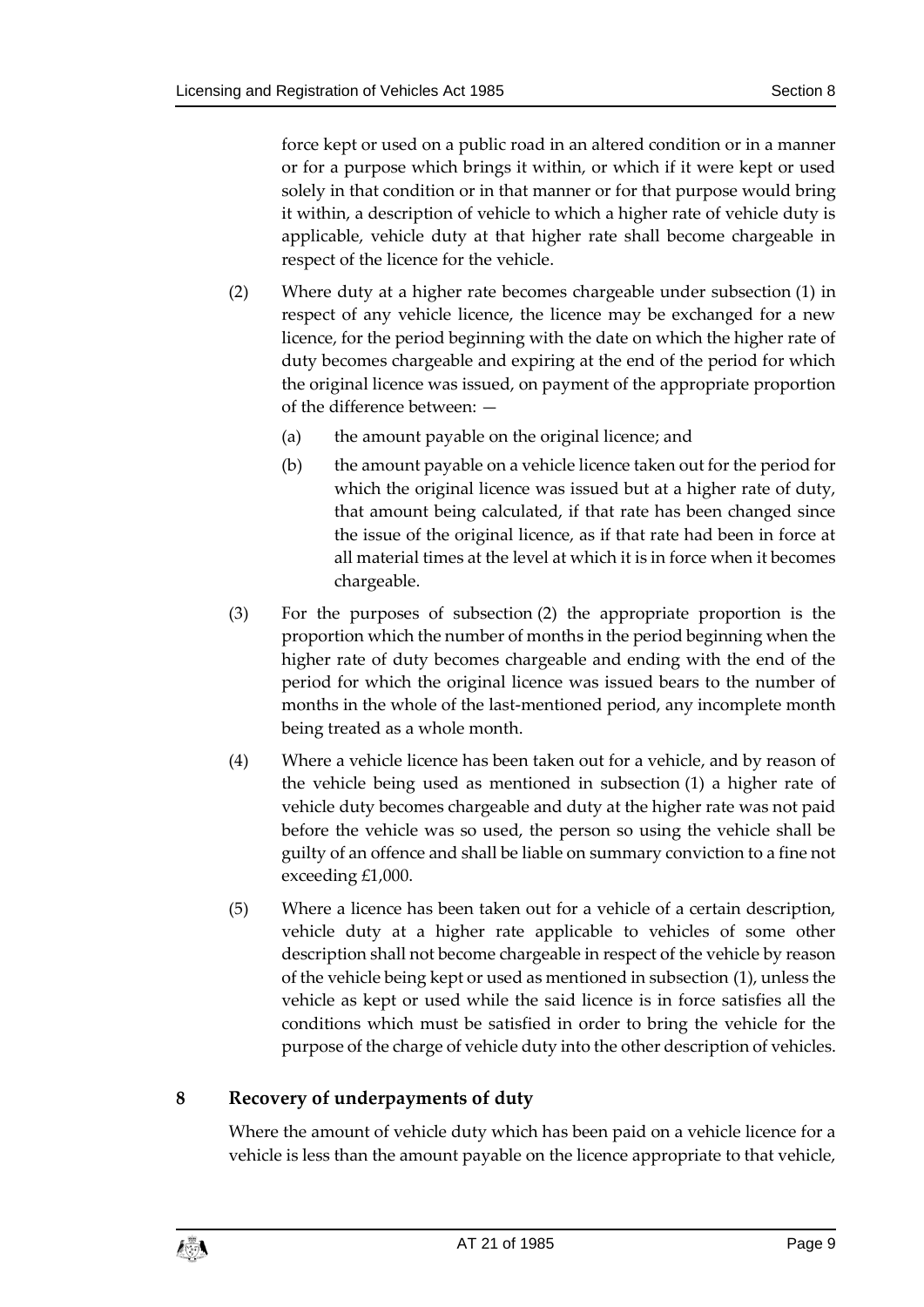the amount of the deficiency shall be recoverable by the Department as a civil debt.**<sup>11</sup>**

#### <span id="page-9-0"></span>**9 Surrender of vehicle licence**

[P1971/10/17]

- (1) The holder of a vehicle licence may at any time surrender the licence to the Department in the prescribed manner.**<sup>12</sup>**
- (2) In such circumstances as may be prescribed, the holder of a vehicle licence, on surrendering the licence, shall be entitled, if he satisfies the prescribed requirements, to receive from the Department by way of rebate of duty paid on the licence a sum equal to —
	- (a) one 365th of the annual rate by reference to which duty was charged on the licence, multiplied by —
	- (b) the number of days in the period beginning with the day on which the licence is received by the Department under subsection (1) and ending with the day in which the licence would have expired.**<sup>13</sup>**
- (3) No sum shall be payable under subsection (2) in a case where the period mentioned in paragraph (b) of that subsection is less than 30 days.
- (4) The Department may, for the purposes of subsection (2), treat a surrendered licence delivered by post as received by it on the day on which it was posted.**<sup>14</sup>**

#### <span id="page-9-1"></span>**10 Trade licences**

- (1) The Department may on application made in the prescribed manner and on payment of the prescribed duty issue a licence to  $-$ 
	- (a) a motor trader for all vehicles from time to time temporarily in his possession in the course of his business; or
	- (b) the Chief Constable for all vehicles from time to time temporarily in his possession in the course of his functions,

not exceeding such number of vehicles as may be specified in the licence.

- (2) The duty chargeable in respect of a trade licence is chargeable for each year commencing on the 1 April.
- (3) It is chargeable at the rate prescribed by order made by the Department for the purposes of this section and may be based on the number of vehicles specified in a licence.
- (4) The Department must levy the duty under this section.
- (5) Regulations may—
	- (a) prescribe the conditions subject to which a trade licence may be issued or obtained;

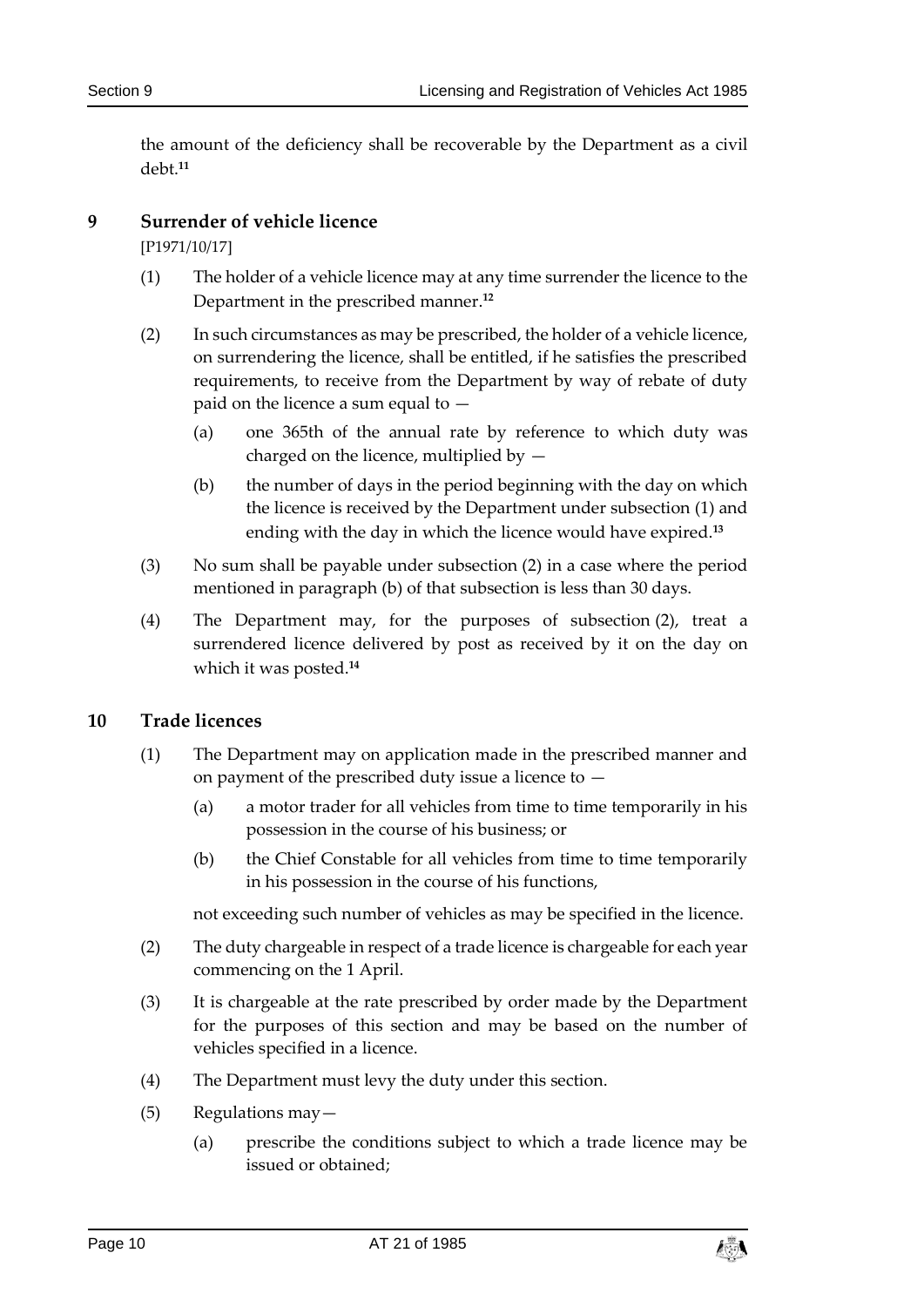- (b) provide for the inspection and identification of vehicles used under a trade licence;
- (c) prescribe the records to be kept by the holder of a trade licence;
- (d) prescribe the form of the document in which the records of the holder of a trade licence must be kept, being a document that may be provided by the Department or sourced and provided by the holder of the licence;
- (e) prescribe the purposes for which, and the conditions subject to which, a vehicle may be used on a public road by virtue of a trade licence;
- (f) provide for the assignment of registration marks to holders of trade licences;
- (g) provide for the issue by the Department, and the use, of plates showing those marks ("trade plates") and the fees to be charged for their replacement and for licences that have been lost, damaged or destroyed;
- (h) provide for trade plates that comply with a prescribed specification to be sourced and provided by the holders of trade licences;
- (i) may make ancillary, consequential or incidental provision.
- (6) The holder of a trade licence is guilty of an offence and liable on summary conviction to a fine not exceeding £2,000 if he uses on a public road by virtue of the licence —
	- (a) a greater number of vehicles than that specified in the licence;
	- (b) a vehicle for a purpose other than a prescribed purpose or contrary to any prescribed condition; or
	- (c) a vehicle bearing a trade plate issued under the trade licence if the duty payable in respect of the licence has not been paid.**<sup>15</sup>**

*Registration and registration marks, etc.*

## <span id="page-10-1"></span><span id="page-10-0"></span>**11 Registration and registration marks**

- (1) Every vehicle (other than a trailer) shall be registered with the Department and the Department shall assign to the vehicle a registration mark indicating the registered number of the vehicle.**<sup>16</sup>**
- (2) The registration mark assigned to a vehicle under this section shall be fixed in the prescribed manner on the vehicle, or on any other vehicle drawn by that vehicle, or on both.

## <span id="page-10-2"></span>**12 Failure to fix, and obscuration of, marks and signs**

(1) If any mark to be fixed or sign to be exhibited on a vehicle in accordance with section 11 is not so fixed or exhibited, the person driving the vehicle,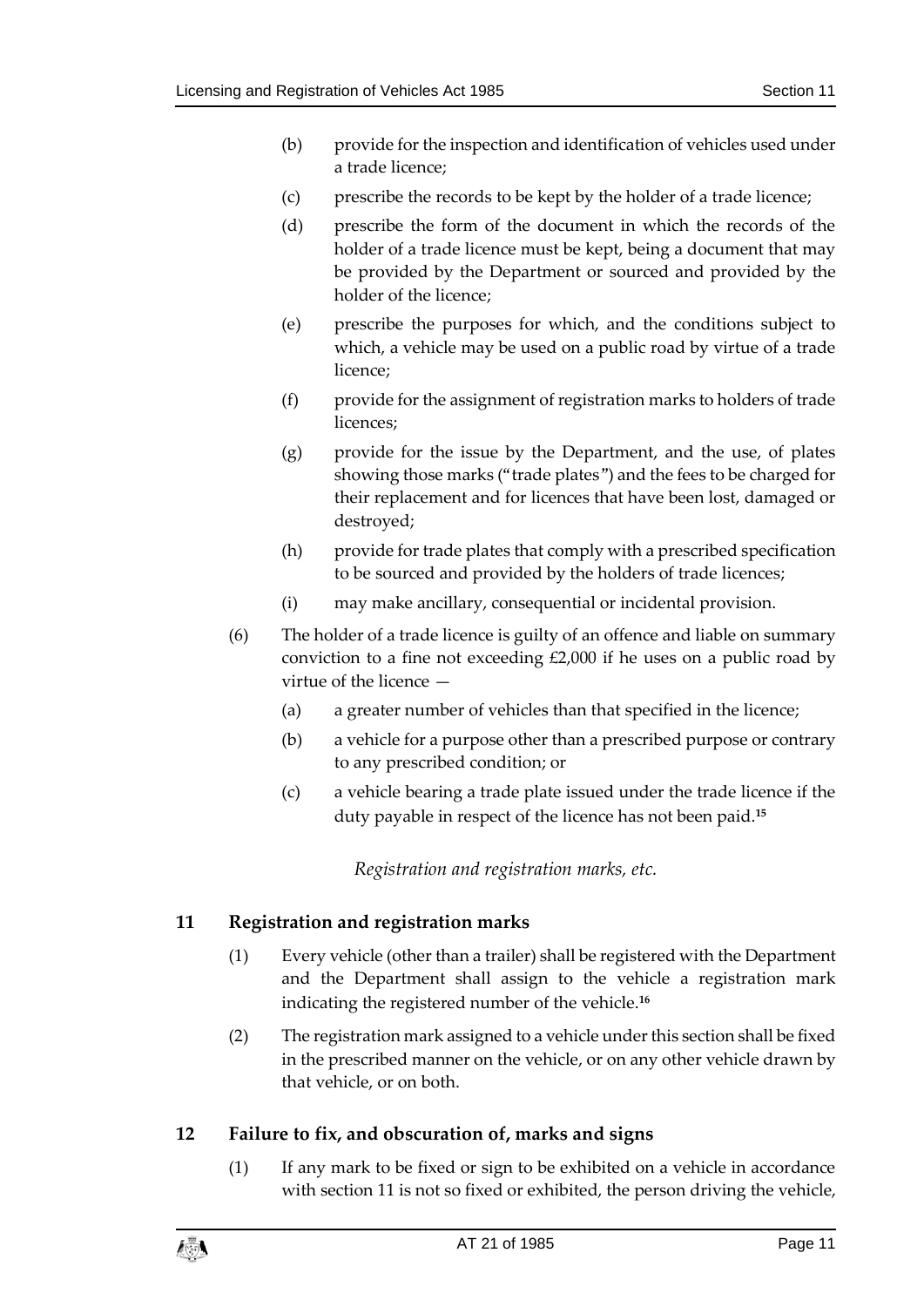or, where the vehicle is not being driven, the person keeping the vehicle, shall be guilty of an offence.

- (2) It shall be a defence for a person charged with an offence under subsection (1) with failing to fix a mark to prove that he had no reasonable opportunity of registering the vehicle under this Act and that the vehicle was being driven on a public road for the purpose of being so registered.
- (3) If any mark fixed or sign exhibited on a vehicle as aforesaid is in any way obscured or rendered or allowed to become not easily distinguishable, the person driving the vehicle, or, where the vehicle is not being driven, the person keeping the vehicle, shall be guilty of an offence.
- (4) It shall be a defence for a person charged with an offence under subsection (3) to prove that he took all steps reasonably practicable to prevent the mark or sign being obscured or rendered not easily distinguishable.**<sup>17</sup>**
- (5) Any person guilty of an offence under this section shall be liable on summary conviction to a fine not exceeding £1,000.

#### <span id="page-11-0"></span>**12A Supply of registration marks**

- (1) Subject to subsections (2) and (3), if any person sells or supplies a registration mark, fixed or to be fixed on a vehicle in accordance with section 11(3), which is not of the prescribed size, shape and character, he shall be guilty of an offence and liable on summary conviction to a fine not exceeding £1,000.**<sup>18</sup>**
- (2) Subsection (1) does not apply to the sale or supply, otherwise than in the course of a business, of a registration mark with the vehicle to which the mark relates.
- (3) In proceedings for an offence under subsection (1) it shall be a defence for the person accused to show that, from the information relating to the vehicle in question which was given to him by the person to whom the mark was sold or supplied, he reasonably believed that the mark was of the prescribed size, shape and character.**<sup>19</sup>**

## <span id="page-11-1"></span>**13 Regulations as to licencing and registration**

- (1) Regulations may
	- (a) provide for the registration of vehicles (other than trailers) and for the fees or charges to be paid in respect of registration;
	- (aa) prohibit the registration of a vehicle, or a class of vehicle of a description specified in the regulations;**<sup>20</sup>**
	- (b) provide for the keeping of records in respect of the registration and licensing of vehicles (other than the registration of trailers) and for

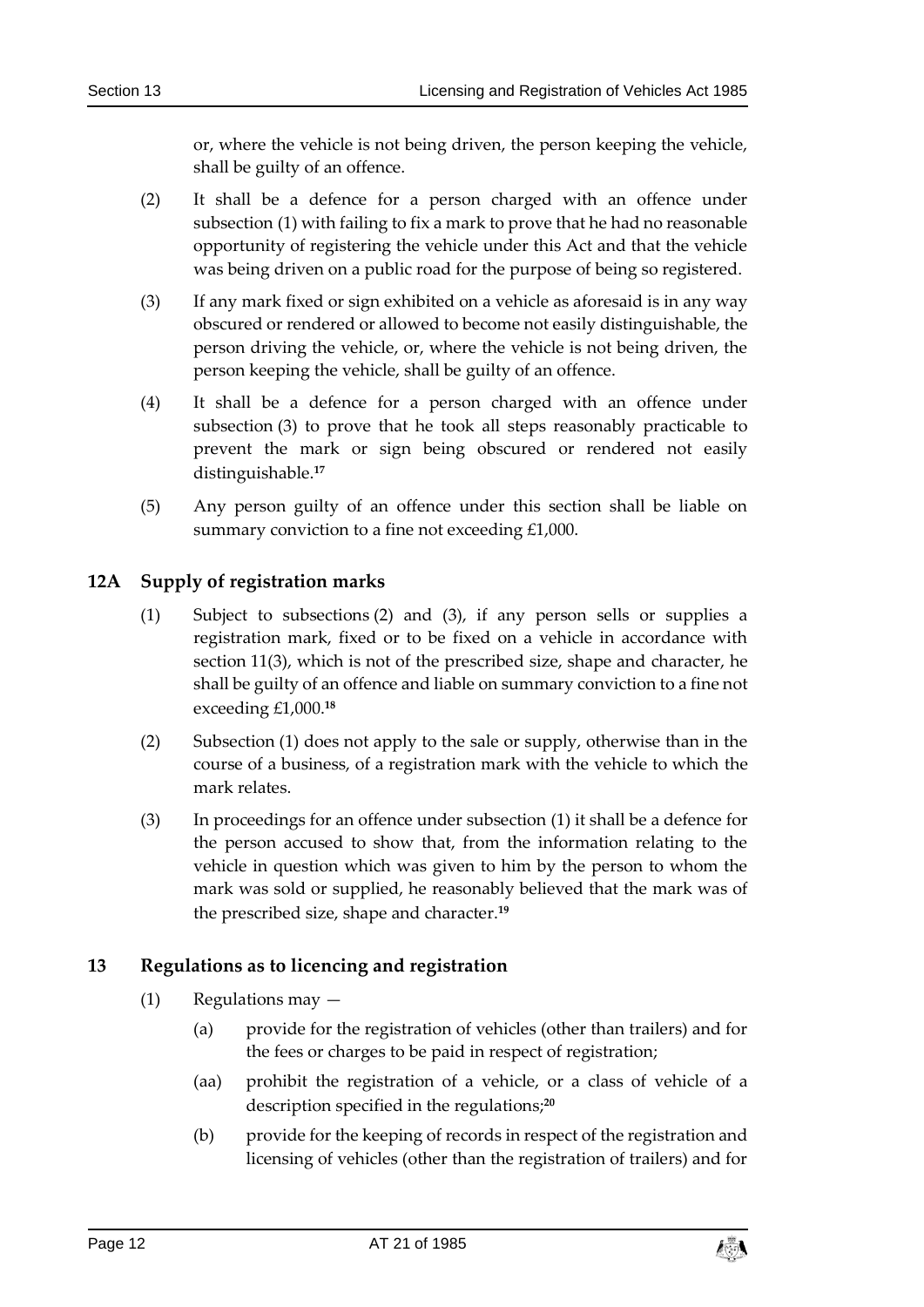making the records available for use by prescribed persons on payment of any prescribed fee;

- (c) require an applicant for a vehicle licence in respect of a vehicle to provide evidence in the prescribed form that the person is the owner of the vehicle;
- (d) require an applicant for a vehicle licence in respect of a vehicle to provide evidence in the prescribed form that the vehicle complies with the prescribed requirements as to its construction, equipment, roadworthiness or condition, being evidence that, at the time of its issue, was valid for no more than 13 months, remains valid and has not previously been used for the issue of a vehicle licence for the vehicle;
- (e) require that an application for a vehicle licence in respect of a goods vehicle of a prescribed description include prescribed information and be accompanied by prescribed documents in respect of the vehicle from which its plated weights and other plated particulars may be determined;
- (f) provide for the prescribed fee to be paid where regulations made under paragraph (d) require a vehicle to be tested by a person appointed by the Department;
- (g) require an applicant for a vehicle licence in respect of a vehicle to produce such evidence as may be prescribed that—
	- (i) on the date when the licence comes into operation there will be in force in respect of the vehicle a policy of insurance or security that complies with the requirements of Part I of Schedule 5 to the *Road Traffic Act 1985*; or
	- (ii) the vehicle is a vehicle to which paragraph 1 of that Schedule does not apply at a time when it is being driven under its owner's control;
- (h) provide for the issue of a registration document on the registration of a vehicle (other than a trailer) and for the surrender and production of a registration document and its inspection by prescribed persons;
- (i) provide for the issue of a new registration document for one that has been lost or destroyed or has become illegible and for the fee to be paid;
- (j) prescribe the size, shape and character of the registration marks or the signs to be fixed on a vehicle and the manner in which the marks or signs must be displayed to make them easily distinguishable by night or by day;
- (k) provide for the registration of vehicles (other than trailers) belonging to persons temporarily resident in the Island for such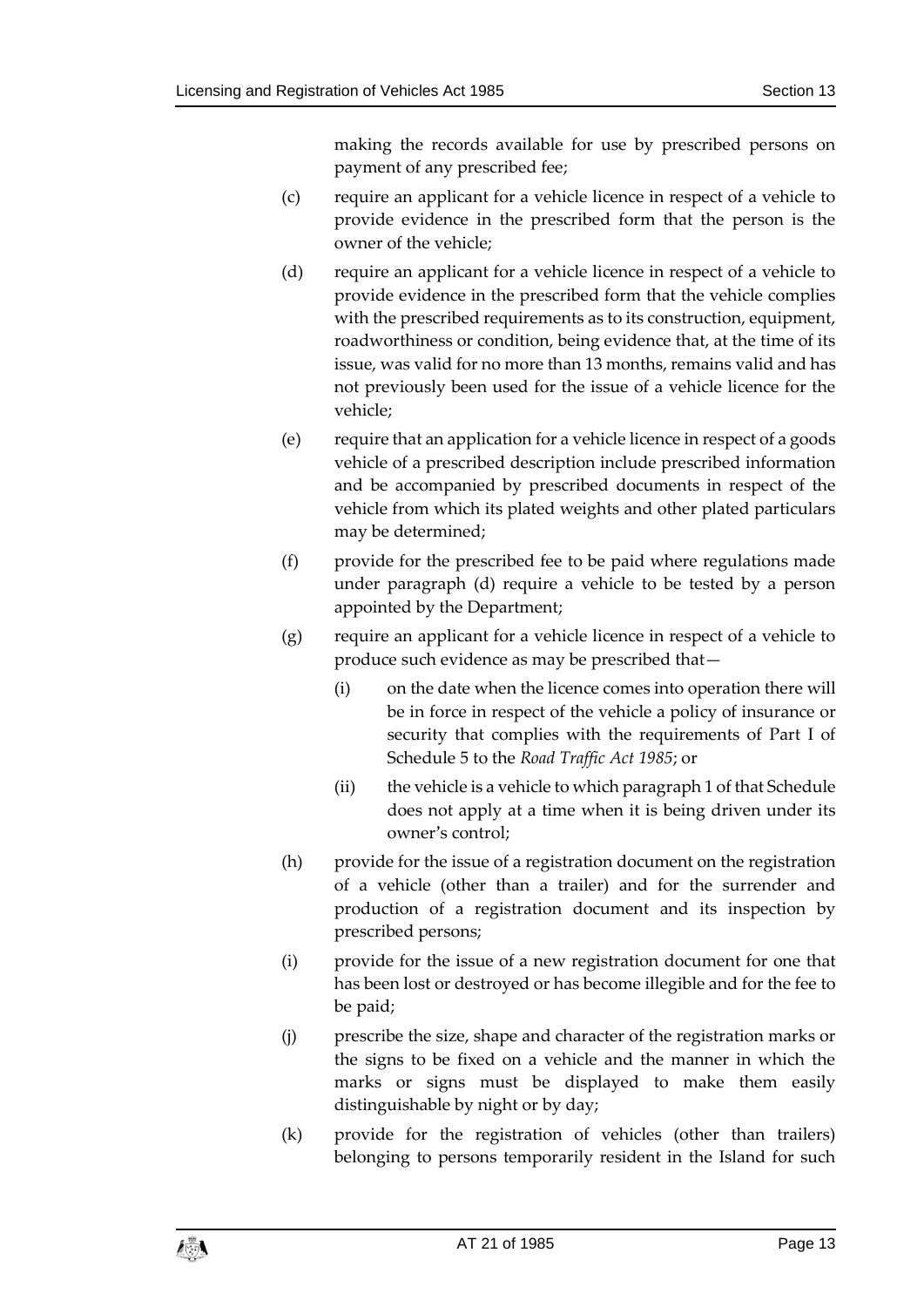period and on such conditions as may be prescribed and for the fees to be paid in respect of such registration;

- (l) make provision for change of ownership, the cancellation of registrations or vehicle licences, the transfer of registrations or vehicle licences, and the forms of notices, certificates or declarations to be given or made, and the fees or charges to be paid, in relation to any of such matters.
- (1A) Regulations made under subsection (1) may prescribe different fees or charges for different classes or descriptions of vehicles.**<sup>21</sup>**
- (2) Where such evidence or information as is mentioned in subsection  $(1)(c)$ , (d), (e) or (g) is required in respect of a vehicle, no vehicle licence may be issued in respect of the vehicle until that requirement is complied with.
- (3) In subsection (1)(e) "goods vehicle" has the same meaning as in the *Road Traffic Act 1985* and "plated weights" and "plated particulars" have the same meanings as in Schedule 2 to that Act.
- (4) Regulations made under subsection (1) or (1A) may include ancillary, consequential, incidental or transitional provision.**<sup>22</sup>**
- (5) Regulations may provide for the identification of any vehicles belonging to the Crown.
- (6) Requirements as to the construction, equipment, roadworthiness or condition of a vehicle may be prescribed by reference to a document appearing to the Department to be suitable for the purpose and specified in the regulations.**<sup>23</sup>**

*Miscellaneous and supplementary provisions*

## <span id="page-13-1"></span><span id="page-13-0"></span>**14 Forgery, false information and offences against regulations**

- (1) If any person forges or fraudulently alters or uses, or fraudulently lends or allows to be used by any other person: —
	- (a) any mark to be fixed or sign to be exhibited on a vehicle in accordance with section 11; or
	- (b) any licence or registration document under this Act,**<sup>24</sup>**

he shall be liable on summary conviction to a fine not exceeding £5,000 or to imprisonment for a term not exceeding 6 months.

- (2) Any person who
	- (a) in connection with an application for a vehicle licence or a trade licence, makes a declaration which to his knowledge is false or in any material respect misleading; or
	- (b) being required by virtue of this Act to furnish particulars, evidence, information or documents in connection with an application for a

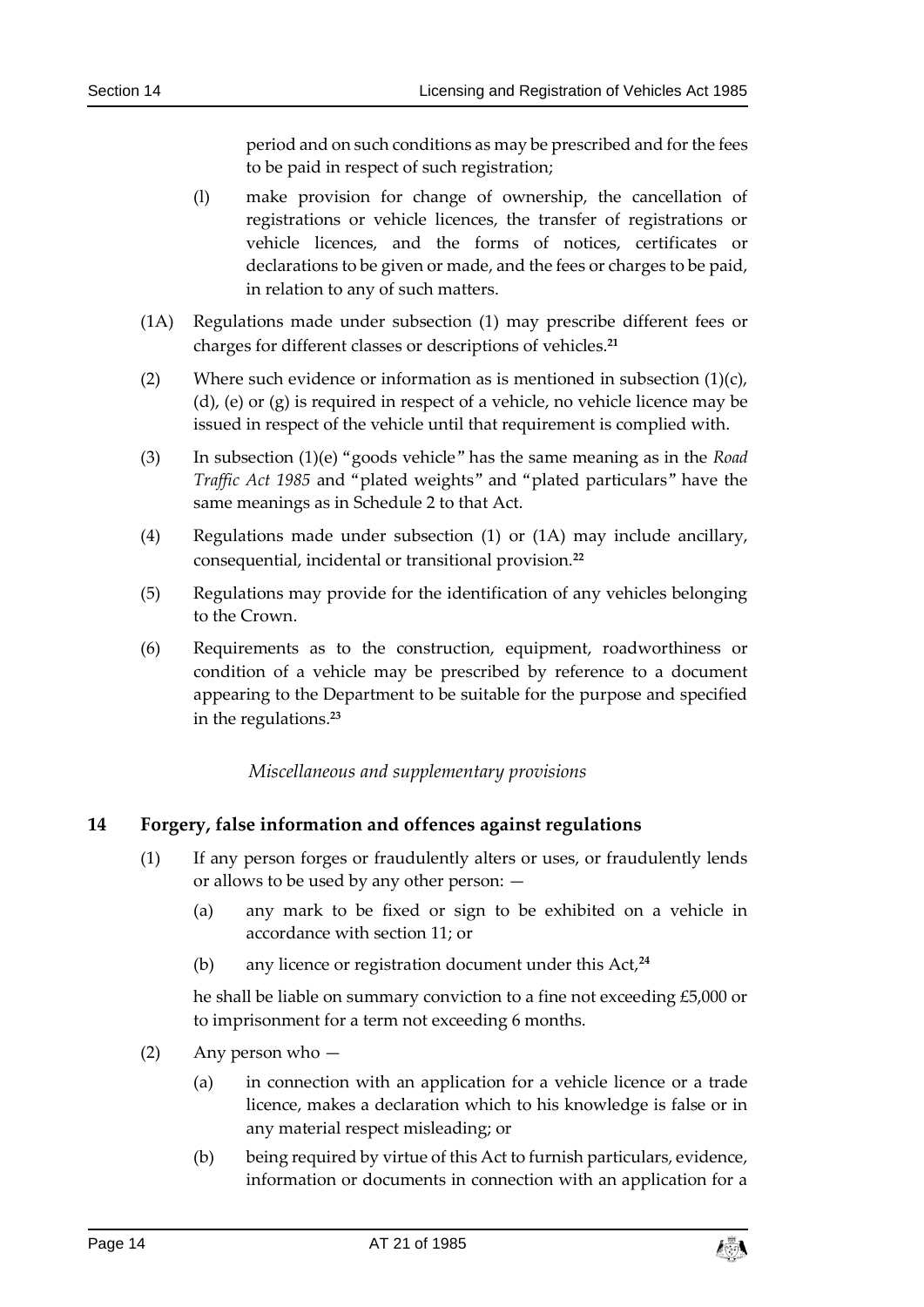vehicle licence or the registration of any vehicle or in connection with a change of the registration of any vehicle furnishes any particulars, evidence, information or documents which to his knowledge are false or in any material respect misleading,**<sup>25</sup>**

shall be liable on summary conviction to a fine not exceeding £5,000 or to imprisonment for a term not exceeding 6 months.

- (3) Regulations made under this Act may provide that a contravention of a requirement of the regulations is an offence punishable on summary conviction by a fine not exceeding such amount (not exceeding £2,000) as may be prescribed.**<sup>26</sup>**
- <span id="page-14-0"></span>**14A Power to seize forged and certain vehicle licences** If a constable has reasonable grounds to believe that a vehicle on a public road has exhibited on it
	- (a) a forged vehicle licence; or
	- (b) a vehicle licence in relation to which an offence has been committed under section 14,

the constable may enter the vehicle and seize the forgery or licence.

- (2) If a forgery or licence is seized under subsection  $(1)$ 
	- (a) the owner of the vehicle;
	- (b) the person keeping the vehicle; or
	- (c) the person using the vehicle,

may be summoned before a court of summary jurisdiction to account for the presence of the forgery or licence on the vehicle.

(3) The court must —

—

- (a) award such costs; and
- (b) if a vehicle licence was seized, make such order respecting its disposal,

as the justice of the case may require.**<sup>27</sup>**

#### <span id="page-14-1"></span>**15 Duty to give information**

- (1) Where it is alleged that a vehicle has been used or kept in contravention of section 5 or  $10(6)$  –
	- (a) the owner of the vehicle shall give such information as he may be required by or on behalf of the Chief Constable or the Department to give as to the identity of the person or persons concerned and, if he fails to do so, shall be guilty of an offence unless he shows to the satisfaction of the court that he did not know and could not with reasonable diligence have ascertained the identity of the person or persons concerned; and**28**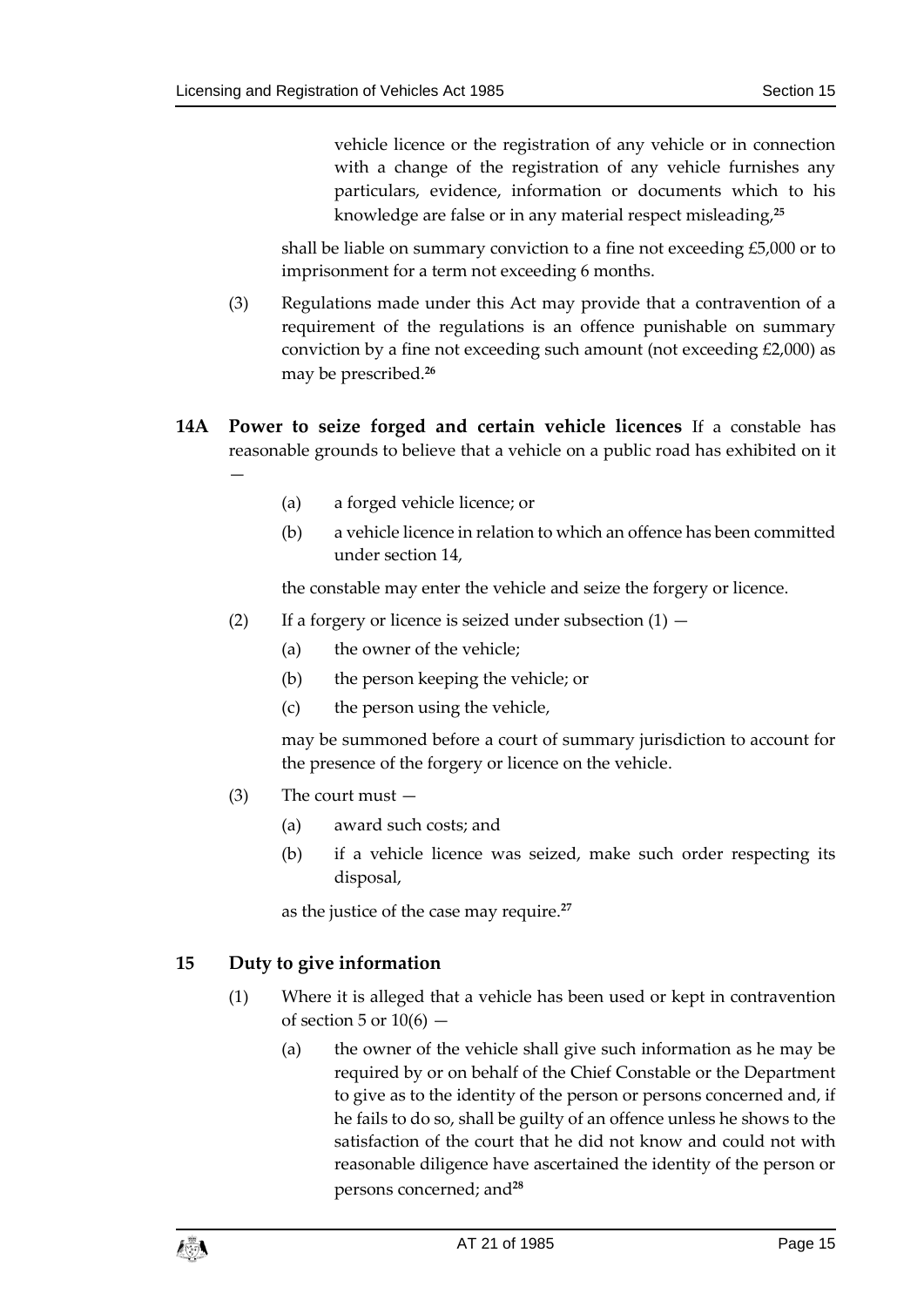- (b) any other person shall, if required as aforesaid, give any information which it is in his power to give and which may lead to the identification of any of the persons concerned and, if he fails to do so, shall be guilty of an offence.**<sup>29</sup>**
- (2) In subsection (1) "person concerned" means in relation to an alleged offence of using a vehicle in contravention of section 5 or 10(6), both the driver and any person using the vehicle.**<sup>30</sup>**
- (3) A person guilty of an offence under subsection (1) shall be liable on summary conviction to a fine not exceeding £1,000.

#### <span id="page-15-0"></span>**16 Institution of proceedings**

[P1971/10/28]

- (1) Proceedings for an offence under this Act may be instituted by the Department or by any constable at any time within 6 months from the date on which evidence, sufficient in the opinion of the Department or the constable to warrant the proceedings, came to its or his knowledge, but no such proceedings may be instituted more than 3 years after the commission of the offence.**<sup>31</sup>**
- (2) A certificate signed by a constable, or on behalf of the Department, and stating the date on which such evidence as is mentioned in subsection (1) came to his or its knowledge, shall be conclusive evidence of that date, and a certificate purporting to be so signed shall be deemed to be so signed unless the contrary is proved.**<sup>32</sup>**

#### <span id="page-15-1"></span>**17 Burden of proof in certain proceedings**

If in any proceedings under section 5, 10(6) or 15(1) any question arises  $-$ 

- (a) as to the number of vehicles used, or
- (b) as to the character, weight or cylinder capacity of any vehicle, or
- (c) as to the number of persons for which a vehicle has seating capacity, or
- (d) as to the purpose for which any vehicle has been used,

the burden of proof in respect of the matter in question shall lie on the defendant.**<sup>33</sup>**

#### <span id="page-15-2"></span>**18 Regulations and orders**

- (1) Regulations may be made generally for the purpose of carrying this Act into effect, and any power to make regulations conferred by any other provisions of this Act shall not be taken to prejudice the generality of this provision.
- (2) Regulations may contain provisions prescribing any matter which is to be prescribed under this Act.

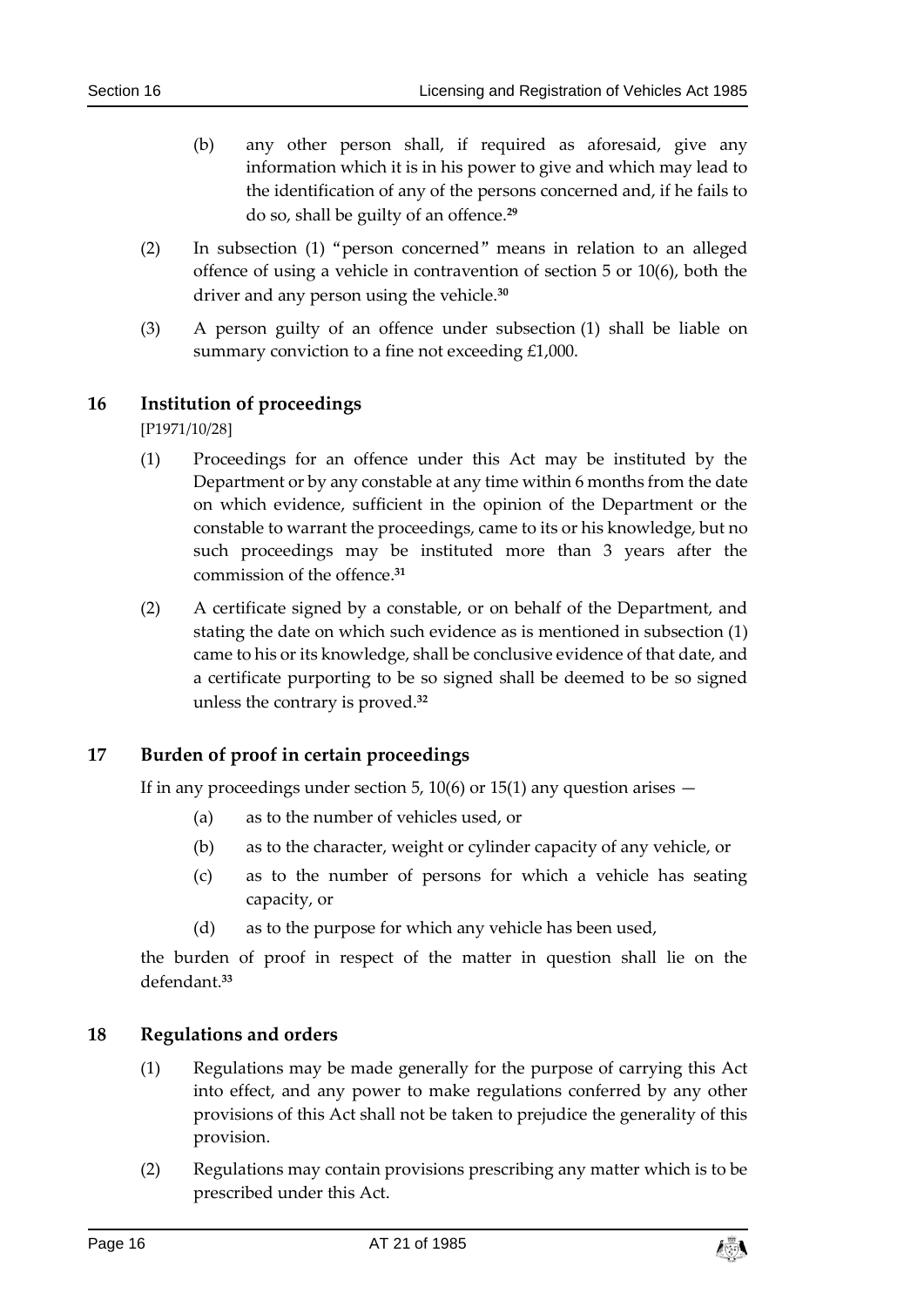- (2A) The Department may by order amend this Act by varying the maximum level of a penalty specified in it.**<sup>34</sup>**
- (2B) The Department may by order
	- (a) amend this Act;
	- (b) make consequential amendments of the *Road Traffic Act 1985* and the *Road Traffic Regulation Act 1985*; and
	- (c) make such ancillary or incidental provision as may be requisite, for the purpose of —
	- (d) doing away with either vehicle licences or the requirement that they be fixed to and exhibited on vehicles; or
	- (e) providing for the registration of trailers.**<sup>35</sup>**
- (3) Regulations and orders under this Act (except an order under section 22(2)) shall not have effect unless they are approved by Tynwald.

#### <span id="page-16-0"></span>**19 Financial provision**

- (1) Vehicle duty and the duty under section 10, and any fees and charges payable to the Department by virtue of regulations or orders under this Act, shall be paid into the general revenue of the Island.**<sup>36</sup>**
- (2) Any expenses incurred by the Department for the purposes of this Act shall be defrayed out of money provided by Tynwald.**<sup>37</sup>**

#### <span id="page-16-1"></span>**20 Interpretation**

In this  $Act -$ 

"**Department**" means the Department of Infrastructure;

"**motor trader**" means —

- (a) a manufacturer or repairer of, or dealer in, vehicles;
- (b) a person carrying on a business concerned with the financing or insuring of motor vehicles;
- (c) any other class of persons as is prescribed for the purposes of this definition but only in such circumstances and subject to such conditions as may be prescribed;

"**owner**" in respect of a vehicle —

(a) means the person by whom the vehicle is, or was last, kept and used but, in respect of a vehicle that is registered under this Act or any corresponding provision relating to the registration of vehicles in force in the United Kingdom, the Republic of Ireland or the Channel Islands, it means the person so registered; but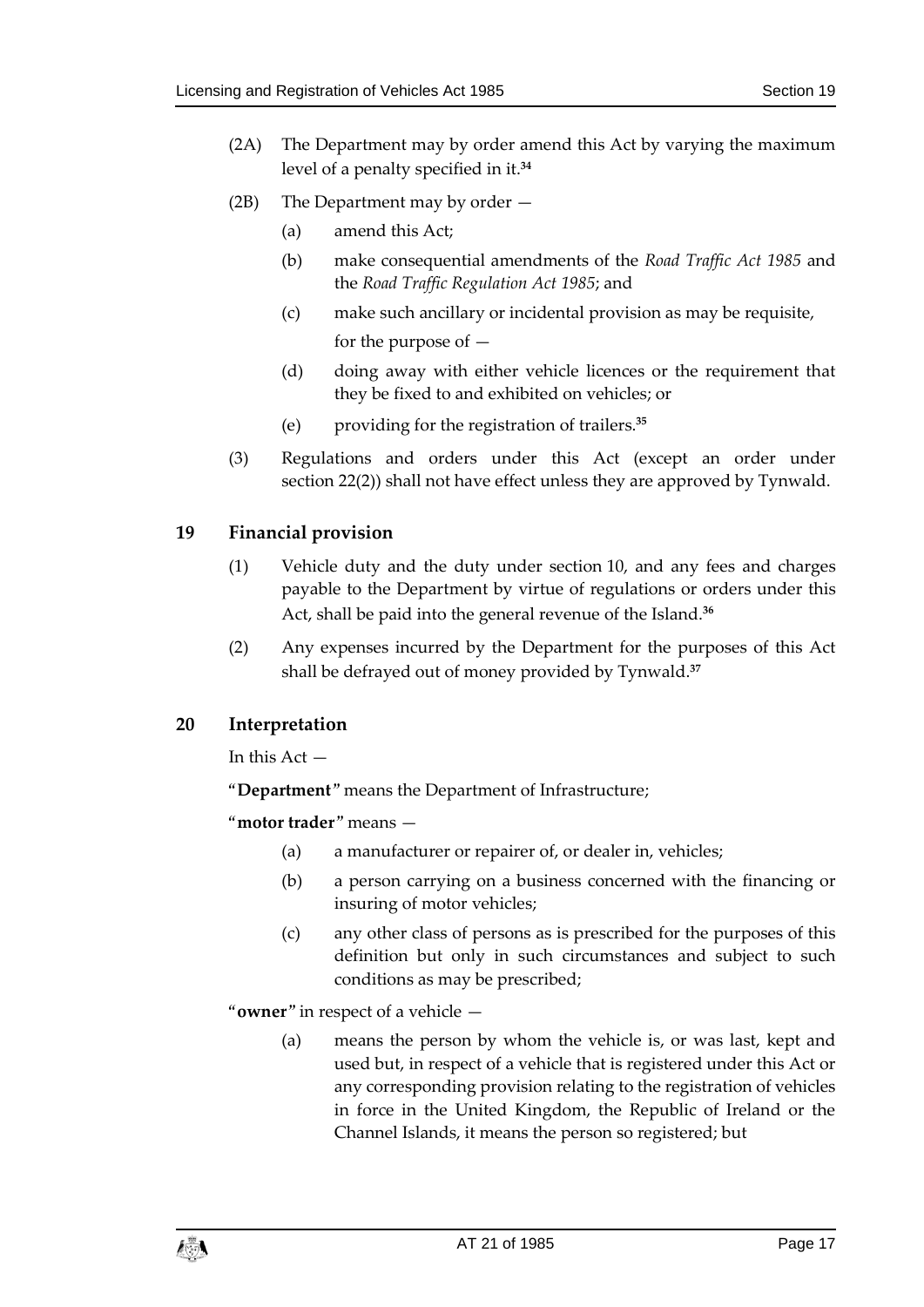- (b) if the vehicle is the subject of a contract of lease or hire or a contract of hire-purchase, it means the person entitled to possession of the vehicle under the contract;
- "**prescribed**" means prescribed by regulations except in respect of orders made under sections 1 and 10;
- "**public road**" means any highway and any other road or place to which the public has access, and includes a footway or a verge forming part of a road, and a bridge over which a road passes;
- "**regulations**" means regulations made by the Department;
- "**trade licence**" means a licence under section 10;
- "**vehicle**" means a mechanically propelled vehicle or a trailer designed or constructed to be drawn by such a vehicle;
- "**vehicle duty**" means duty chargeable under section 1;

"**vehicle licence**" means a licence under section 1. **38**

#### <span id="page-17-0"></span>**21 Amendments and transitional provisions**

- (1) The transitional provisions contained in Schedule 2 shall have effect.
- (2) The enactments specified in Schedule 3 shall have effect subject to the amendments set out in that Schedule.
- (3) [Repealed]**<sup>39</sup>**

#### <span id="page-17-1"></span>**22 Short title and commencement**

- (1) This Act may be cited as the Licensing and Registration of Vehicles Act 1985.
- (2) This Act shall come into operation on such day as the Board may by order appoint.**40**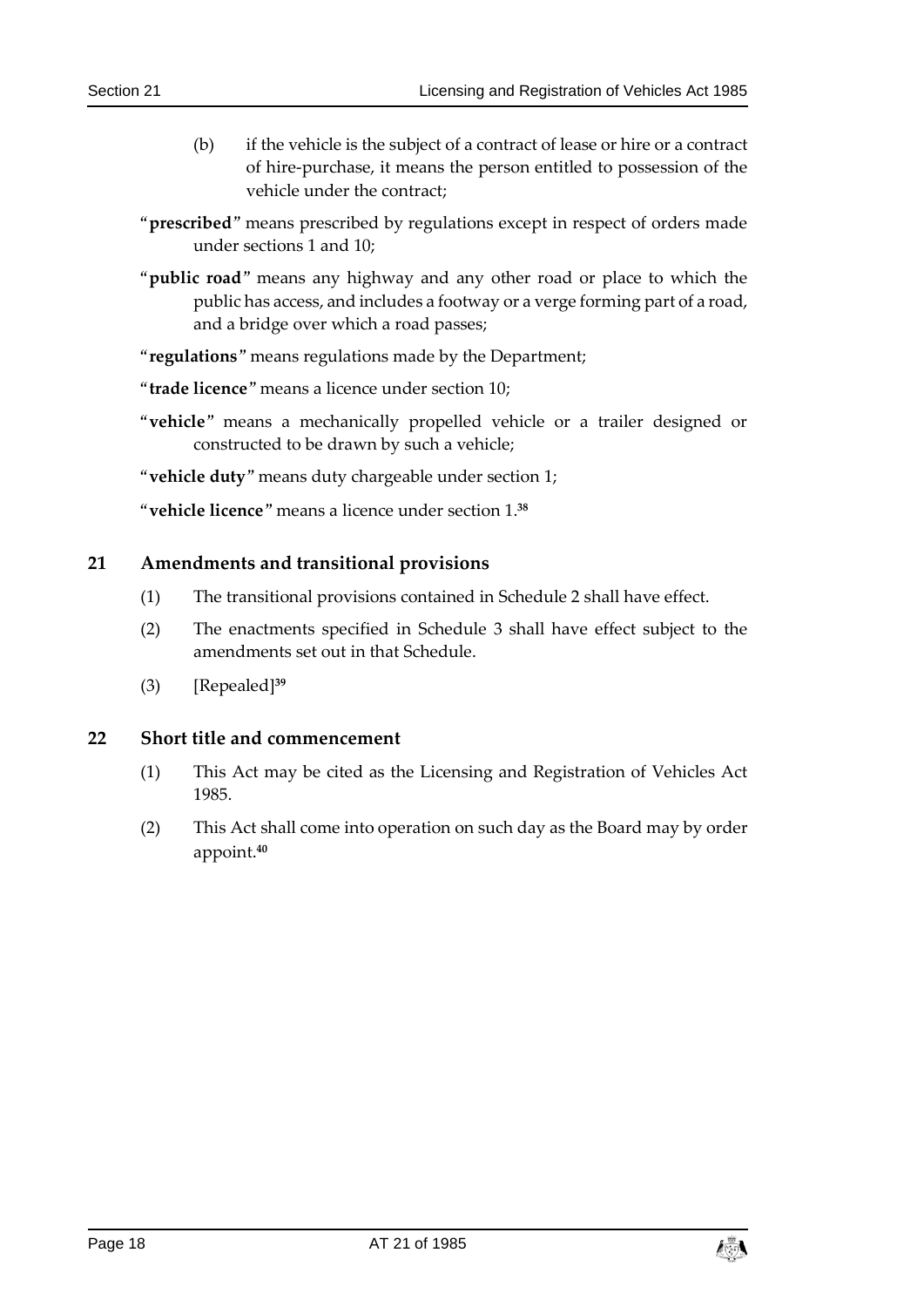## **SCHEDULE 1**

## <span id="page-18-1"></span><span id="page-18-0"></span>**EXEMPTIONS FROM VEHICLE DUTY**

Section 4 [P1971/10/4]

## **PART I – DESCRIPTIONS OF EXEMPTED VEHICLES**

#### *Emergency vehicles*

1. Fire engine.

2. Vehicle used or kept on a road solely for the purpose of the fire service.

3. Ambulance.

4. Vehicle used or kept on a road solely for the purpose of the haulage of lifeboats and the conveyance of necessary gear of lifeboats being hauled.

#### *Invalids' vehicles*

5. Vehicle (including a cycle with an attachment for propelling it by mechanical power), not exceeding 10 cwt. unladen weight, and adapted for use and used or kept on a road by an invalid.

6. Vehicle of a prescribed description used or kept on a road by a person for the time being in receipt of —

- (a) a mobility allowance under section 37A of the Social Security Act (an Act of Parliament), as it has effect in the Island, or
- (b) a mobility supplement under article 26A of the Naval, Military and Air Force etc. (Disablement and Death) Service Pensions Order 1983, or
- (c) a payment appearing to the Department to be of a similar kind to a mobility supplement and prescribed for the purposes of this paragraph.**<sup>41</sup>**

7. Vehicle fitted with controls enabling it to be driven by a person having a particular disability where —

- (a) such a person is registered as the owner of the vehicle pursuant to regulations under section 13; and either**<sup>42</sup>**
- (b) that person caused the controls to be fitted to the vehicle and obtained in respect of the cost thereby incurred a grant paid by the Isle of Man Health Services Board; or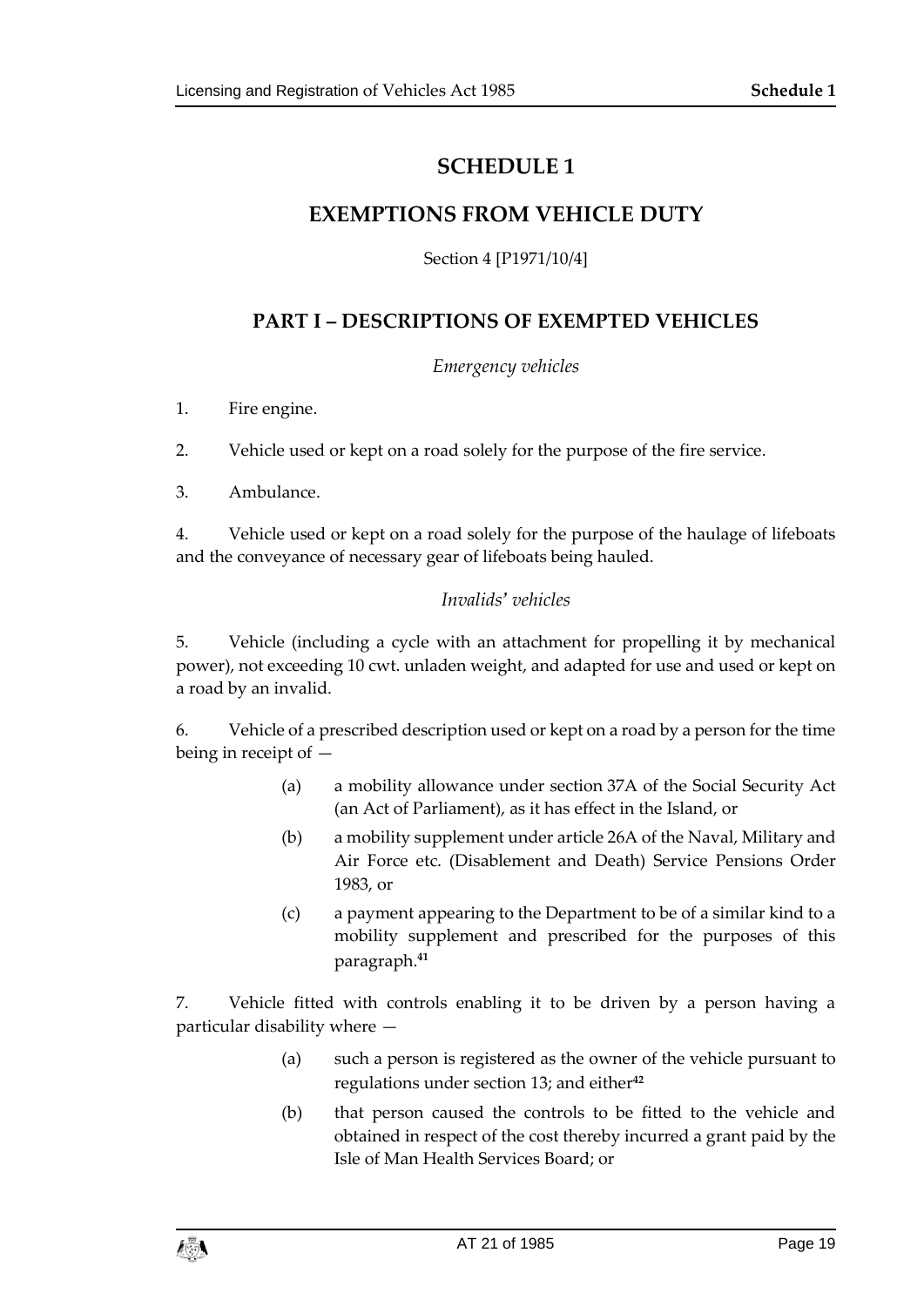(c) his disability is of a kind in the case of which grants in respect of the fitting of such controls are so paid.

7A. Vehicle fitted with controls enabling it to be driven by a person having a particular disability where —

- (a) a body prescribed for the purpose of this paragraph is registered as the keeper of the vehicles pursuant to regulations under section 13; and
- (b) the vehicle is not used or kept on a road otherwise than by that body for the purposes of such persons.**<sup>43</sup>**

*Highway maintenance, etc. vehicles*

- 8. Road roller.
- 9. Vehicle
	- (a) constructed or adapted for use for the conveyance of built-in road construction machinery, and not constructed or adapted for the conveyance of any other load except articles and material used for the purposes of such machinery; and
	- (b) used and kept on a road solely for the conveyance of such machinery, with or without such articles or materials.

10. Vehicle used solely within the district of a local authority by that authority, or by a person acting in pursuance of a contract with that authority, for the purpose of cleansing or watering streets or roads or cleansing gullies.

- 11. Vehicle
	- (a) into which there is built, as part of the vehicle, an expanding or extensible contrivance designed for facilitating the erection, inspection, repair or maintenance of overhead structures or equipment; and
	- (b) which is neither constructed nor adapted for use nor used for the conveyance of any load except such a contrivance and articles used in connection therewith; and
	- (c) which is used solely within the district of a local authority by that authority, or by a person acting in pursuance of a contract with that authority, for the purpose of installing or maintaining materials or apparatus for lighting streets, roads or public places.

12. Vehicle constructed or adapted and used solely for the conveyance of machinery for spreading material on roads to deal with frost, ice or snow, with or without articles and materials used for the purposes of the machinery.

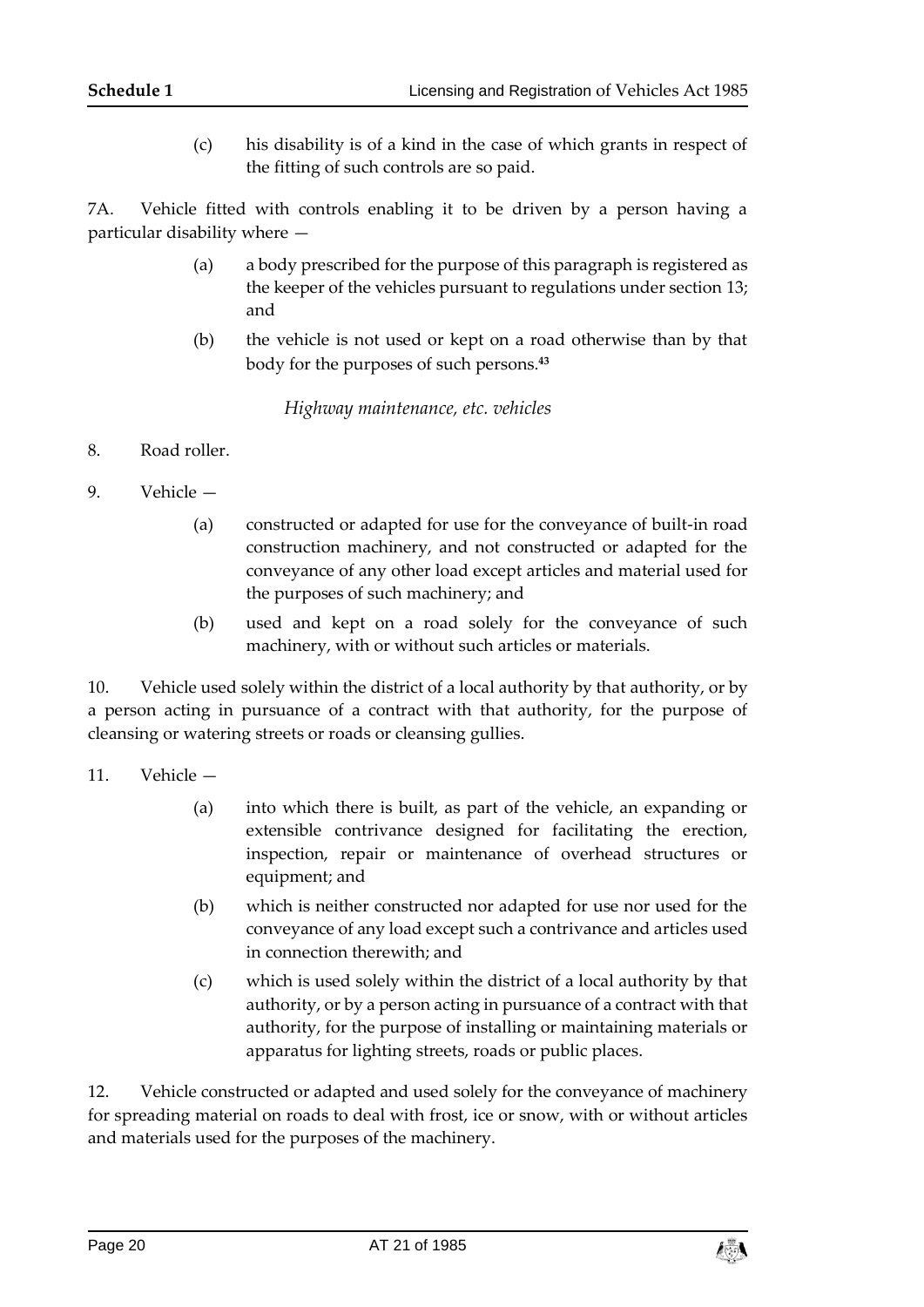#### *Tramcars*

13. Vehicle used on tramlines.

#### *Vehicles of the Department*

14. Vehicle used and kept on a road by the Department.**<sup>44</sup>**

#### *Miscellaneous vehicles*

15. An electrically assisted pedal cycle of a class specified in regulations made for the purposes of section 68 of the *Road Traffic Act 1985*. **45**

## **PART II – CIRCUMSTANCES IN WHICH VEHICLE IS EXEMPT**

#### *Snow-clearing*

1. A vehicle shall not be chargeable with vehicle duty —

- (a) by reason of its use for clearing snow from a public road by means of a snow plough or similar contrivance, whether or not forming part of the vehicle; or
- (b) by reason of its use for the purpose of going to or from the place where it is to be used for clearing snow from public roads by those means.

## *Civil defence*

2. (1) A vehicle shall not be chargeable with vehicle duty by reason of any use made of it, in such circumstances and subject to such conditions as may be prescribed, for the purpose of a public or local authority's functions in connection with civil defence, or by reason of its being kept on a road for any such use.

(2) In this paragraph "civil defence" has the same meaning as in the *Civil Defence Act 1954*.

## *Temporary residents*

3. A vehicle of a description, or used for a purpose, specified in regulations and belonging to a person temporarily resident in the Island shall not be chargeable with vehicle duty for such period, in such circumstances and subject to such conditions as may be prescribed.

#### *Compulsory tests*

4. (1) A vehicle shall not be chargeable with vehicle duty by reason of its use on a public road —

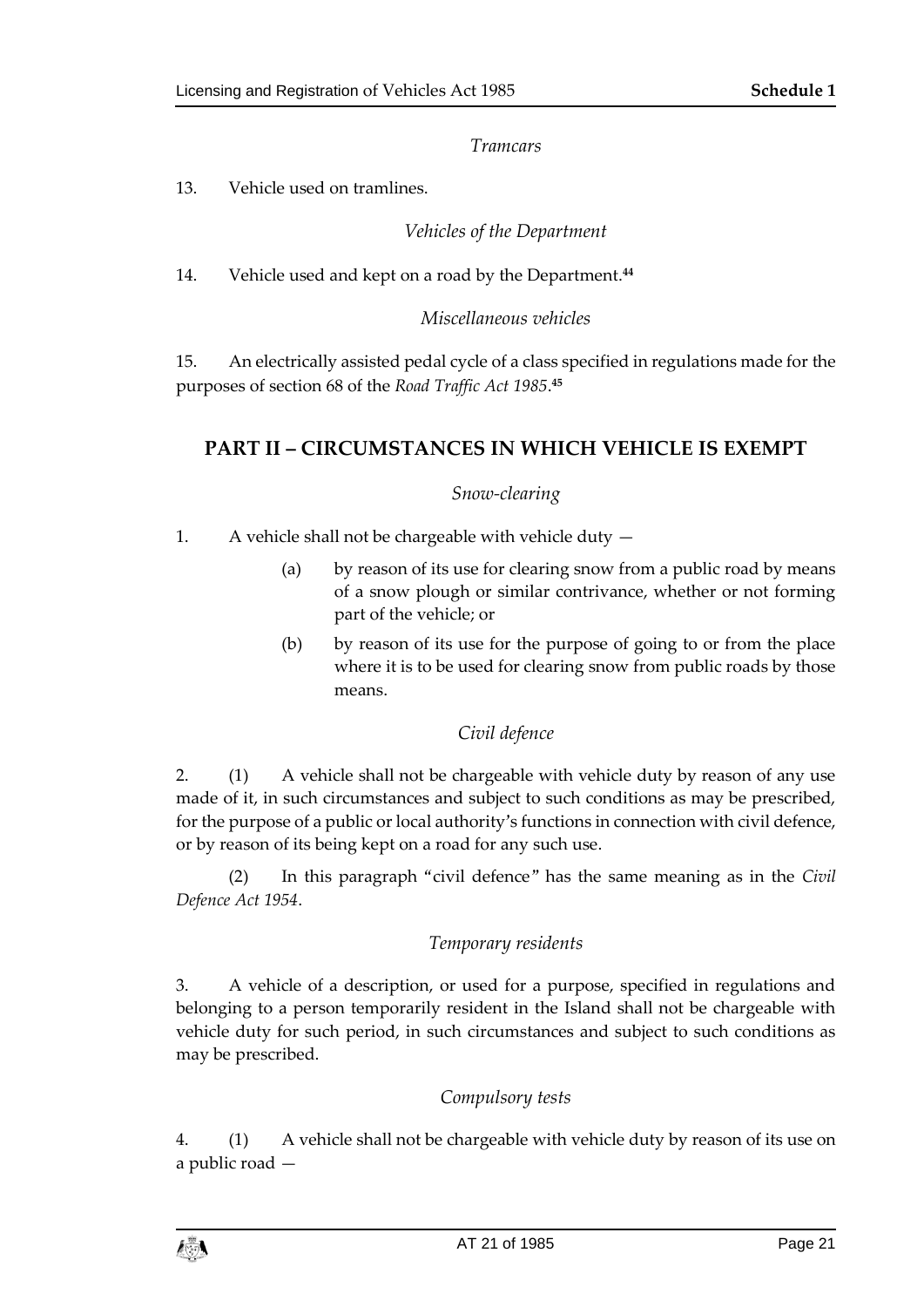- (a) for the purpose of submitting it by previous arrangement for, or bringing it away from, a compulsory test;
- (b) in the course of a compulsory test, for the purpose  $-$ 
	- (i) of taking it to, or bringing it away from, a place where part of the test is to be or has been carried out; or
	- (ii) if carrying out any part of the test, where the person using it is an examiner; or
- (c) where the vehicle has failed a compulsory test, for the purpose of delivering it by previous arrangement at, or bringing it away from, a place where work is to be or has been done on it to remedy for a further compulsory test the defects on the grounds of which the vehicle failed the test.
- (2) In this paragraph —
- "examiner" means a person appointed for the purpose of carrying out a compulsory test;

<span id="page-21-0"></span>"compulsory test" means a test required by regulations under section  $13(1)(c)$ .

#### *Trade licences*

<span id="page-21-1"></span>5. A vehicle temporarily in the possession of a motor trader or the Chief Constable in the course of his business as such shall not be chargeable with vehicle duty by reason of its use on a public road by such holder for a prescribed purpose and subject to the prescribed conditions.**<sup>46</sup>**

## **SCHEDULE 2**

## **TRANSITIONAL PROVISIONS**

Section 21(1)

- <span id="page-21-2"></span>1. [Repealed]**<sup>47</sup>**
- 2. [Repealed] **48**

#### *General*

3. An order under section 1 or 10 may repeal any provision of this Schedule.

4. In this Schedule "**the 1969 Act**" means the *Licensing and Registration of Vehicles Act 1969*.

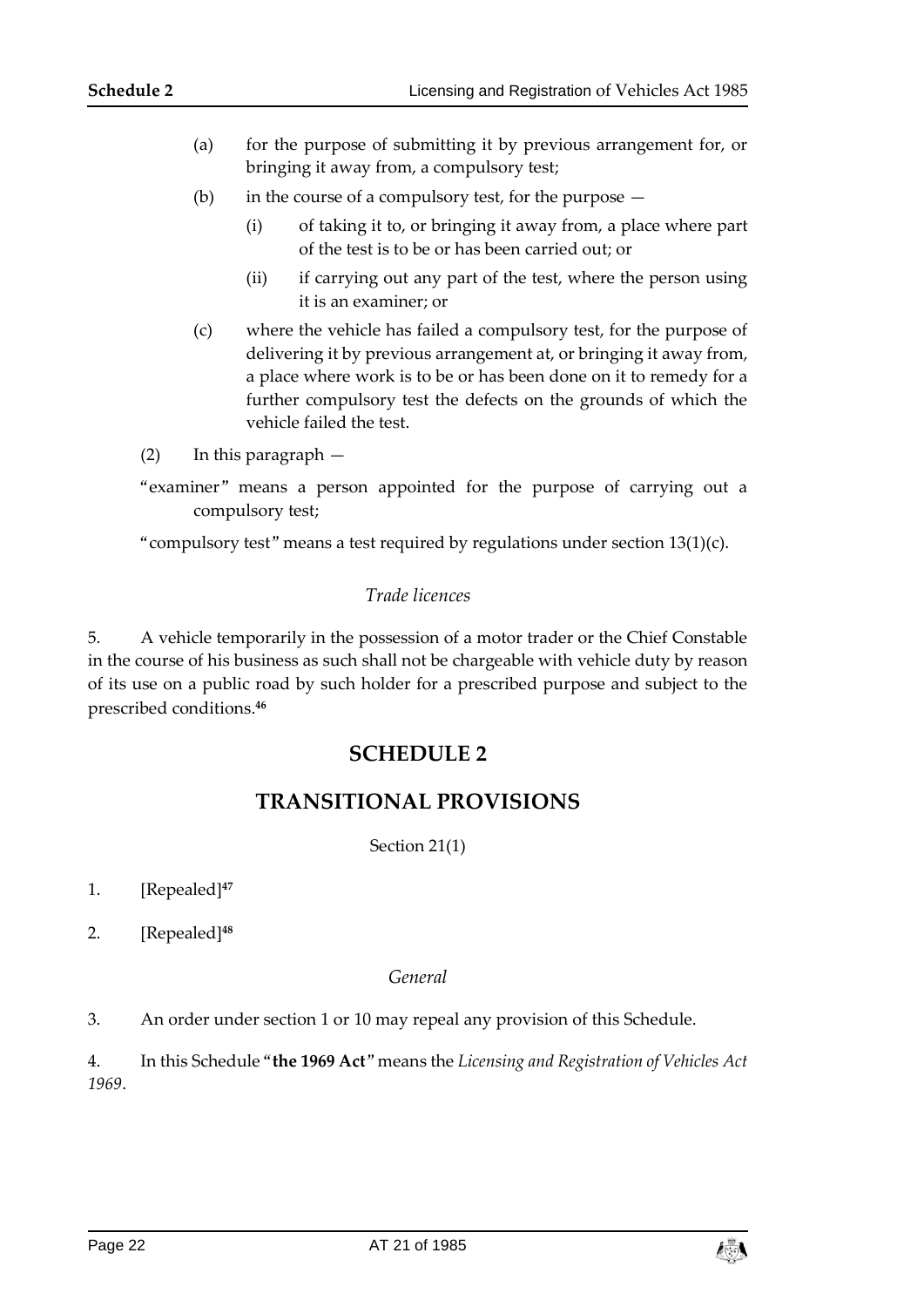## **SCHEDULE 3**

## **AMENDMENT OF ENACTMENTS**

Section 21(2)

<span id="page-22-1"></span><span id="page-22-0"></span>[Sch 3 amended by Value Added Tax Act 1996 Sch 16, and amends the following Acts —

<span id="page-22-2"></span>Highway Act 1927 q.v. Road Traffic Act 1985 q.v. Road Traffic Regulation Act 1985 q.v.]

## **SCHEDULE 4**49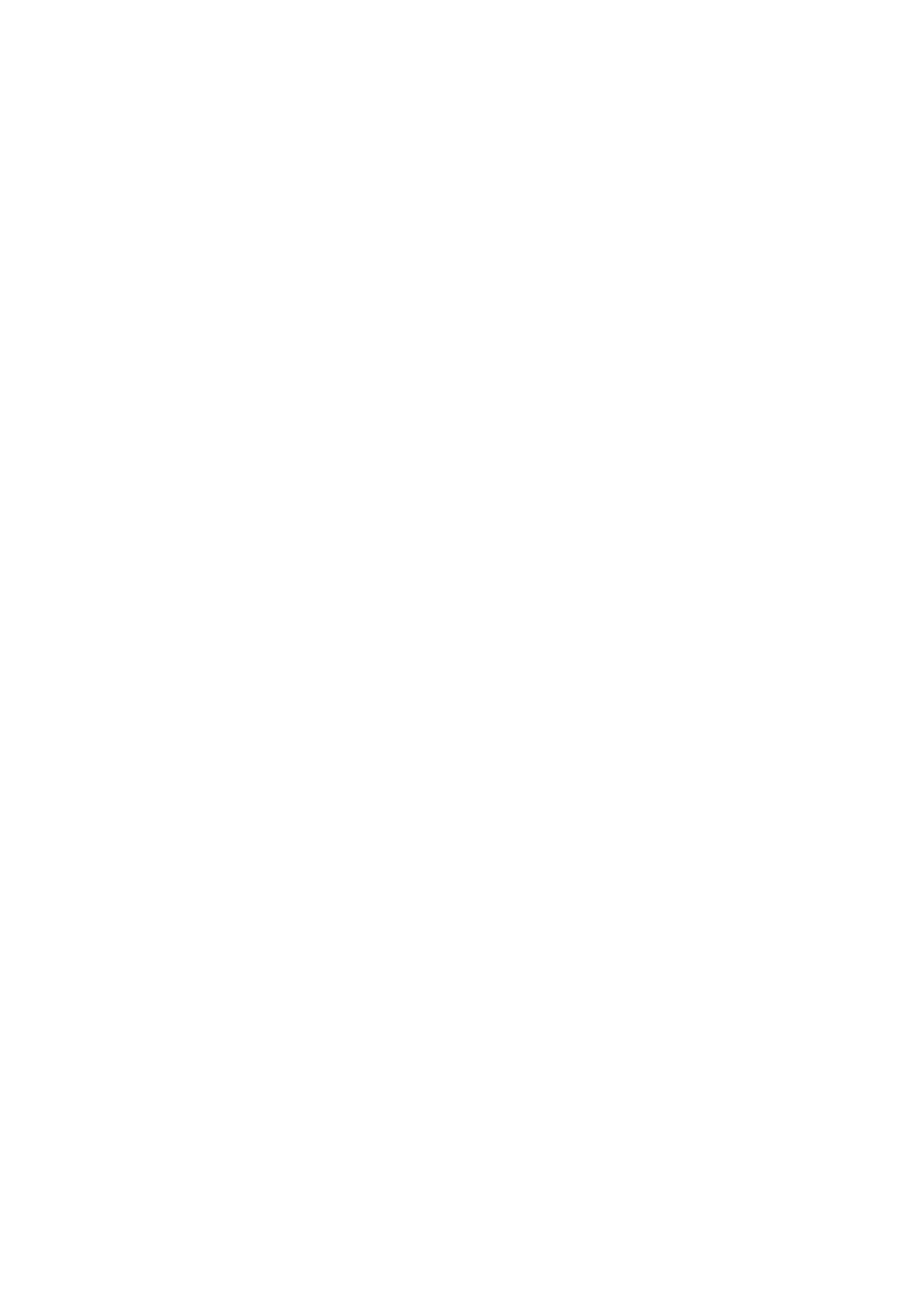## <span id="page-24-0"></span>**ENDNOTES**

## <span id="page-24-1"></span>**Table of Legislation History**

| Legislation | <b>Year and No</b> | Commencement |
|-------------|--------------------|--------------|
|             |                    |              |
|             |                    |              |
|             |                    |              |
|             |                    |              |

#### <span id="page-24-2"></span>**Table of Renumbered Provisions**

| Original | Current |
|----------|---------|
|          |         |
|          |         |
|          |         |
|          |         |

## <span id="page-24-3"></span>**Table of Endnote References**

 $\overline{a}$ 

**<sup>9</sup>** S 3A inserted by Road Transport, Licensing and Registration (Amendment) Act 2018 s 20.

**<sup>10</sup>** Subs (3) amended by SD41/93.)

**<sup>11</sup>** S 8 amended by SD41/93.

**<sup>12</sup>** Subs (1) amended by SD41/93.

**<sup>13</sup>** Subs (2) amended by SD41/93. Para (b) amended by SD41/93.

**<sup>14</sup>** Subs (4) amended by SD41/93.

**<sup>15</sup>** S 10 substituted by Road Transport, Licensing and Registration (Amendment) Act 2018 s 23.

**<sup>16</sup>** Subs (1) amended by SD41/93.

**<sup>17</sup>** Subs (4) amended by Road Transport, Licensing and Registration (Amendment) Act 2018 s 25.

**<sup>18</sup>** Subs (1) amended by Road Transport, Licensing and Registration (Amendment) Act 2018 s 26.

**<sup>19</sup>** S 12A inserted by Road Traffic (Amendment) Act 2001 s 20.

**<sup>1</sup>** Subs (2) amended by SD41/93 and by SD155/10 Sch 5.

**<sup>2</sup>** Subs (1) substituted by Road Traffic (Amendment) Act 2006 s 7.

**<sup>3</sup>** Subs (2) substituted by Road Traffic (Amendment) Act 2006 s 7.

**<sup>4</sup>** Subs (1) amended by SD41/93.

**<sup>5</sup>** Subs (2) amended by SD41/93.

**<sup>6</sup>** Subs (4) amended by SD41/93.

**<sup>7</sup>** Subs (5) amended by SD41/93.

**<sup>8</sup>** Subs (7) amended by SD41/93.